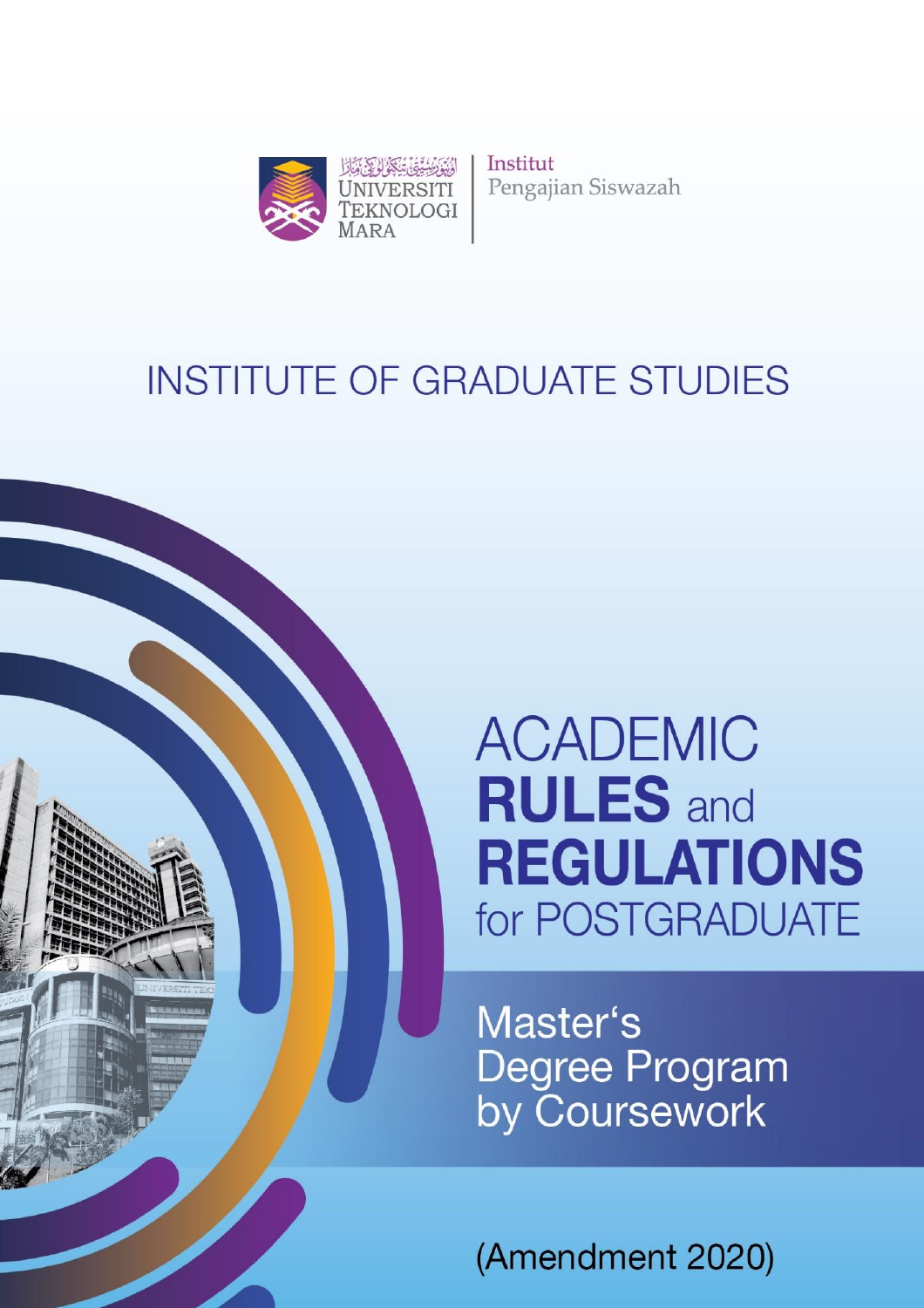## **INSTITUTE OF POSTGRADUATE STUDIES**

## Master's Degree Programme by Coursework

## *Postgraduate Studies Academic Rules and Regulations (Amendment 2020)*

The Academic Rules & Regulations (Amendment 2020) is an important point of reference to all postgraduate students in UiTM. Students are encouraged to read and familiarise with all provisions applicable to the programme of studies and will be held accountable for any action contrary to the regulations.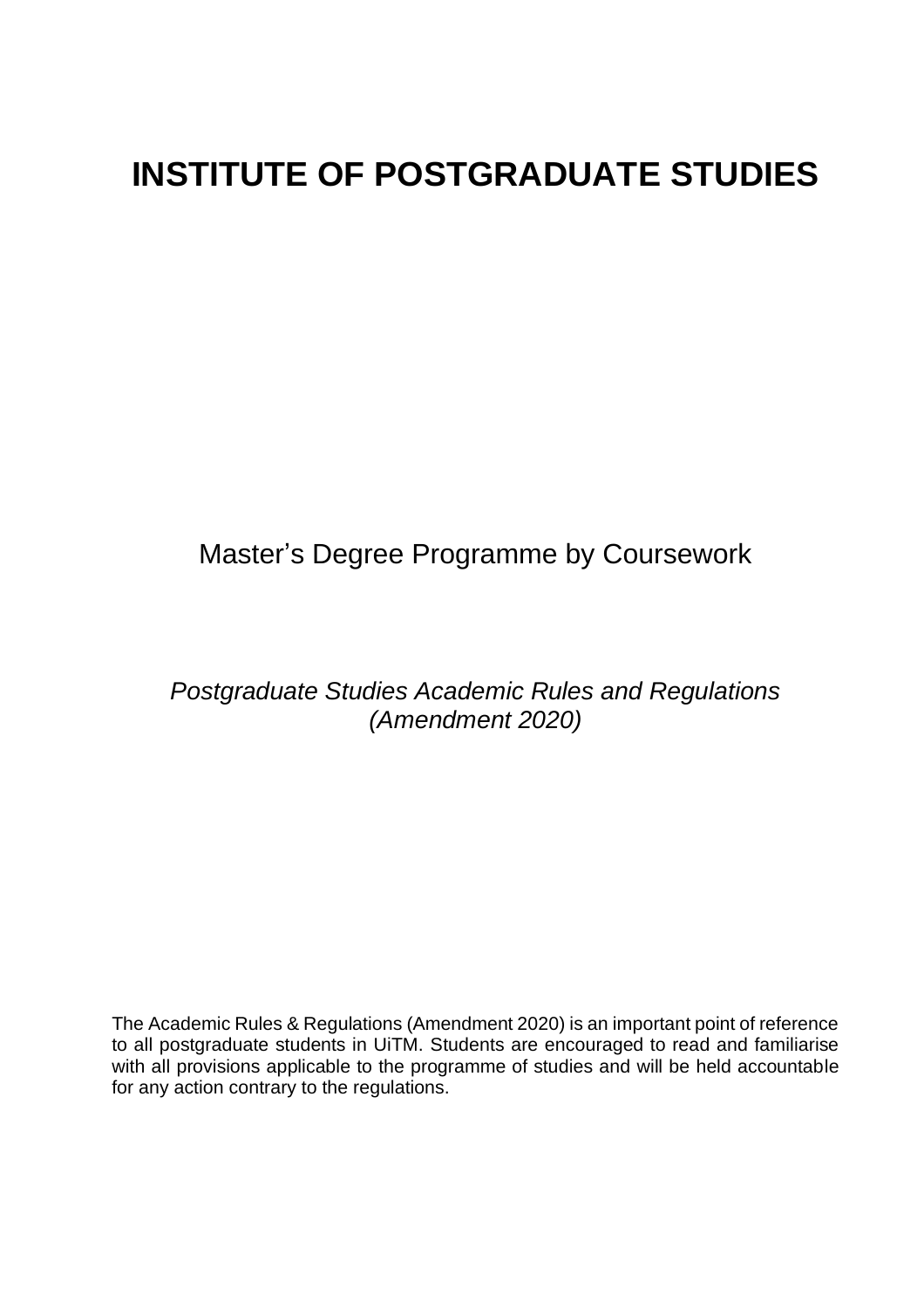## **AUTHORS**

HASLINDA YUSOFF SITI FARHANA ZAKARIA KHAIRUL SAFUAN MUHAMMAD AMAN MOHD IHSAN MAMAT KHALILLAH ABDUL KHALIL FAIZ IZWAN ANUAR SITI MAZZUANA SHAMSUDDIN HUSSEIN HANIBAH NURAISYAH ABDULLAH ZURAINI MOHAMED IDRIS ANIS IDAYU SAPIE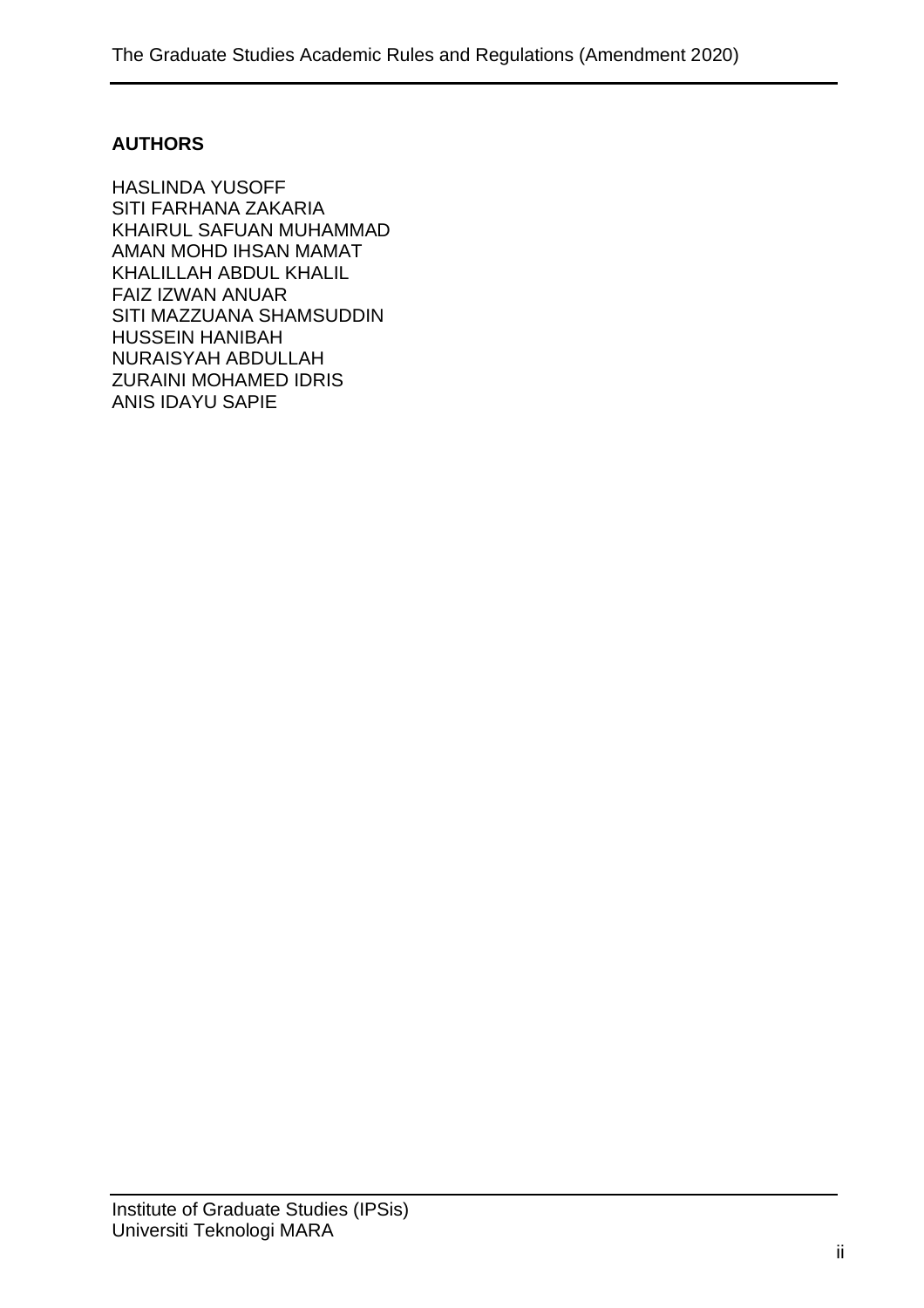## **TABLE OF CONTENTS**

| $\mathbf{1}$   |     | THE BODY GOVERNING THE POLICY AND SUPERVISION OF POSTGRADUATE STUDIES10 |  |
|----------------|-----|-------------------------------------------------------------------------|--|
|                |     |                                                                         |  |
|                | 1.1 |                                                                         |  |
|                | 1.2 |                                                                         |  |
|                | 1.3 |                                                                         |  |
|                | 1.4 |                                                                         |  |
|                | 1.5 |                                                                         |  |
| $\overline{2}$ |     |                                                                         |  |
|                | 2.1 |                                                                         |  |
|                | 2.2 |                                                                         |  |
|                | 2.3 |                                                                         |  |
|                | 2.4 |                                                                         |  |
|                | 2.5 |                                                                         |  |
|                | 2.6 |                                                                         |  |
| 3              |     |                                                                         |  |
|                | 3.1 |                                                                         |  |
|                | 3.2 |                                                                         |  |
|                | 3.3 |                                                                         |  |
| 4              |     |                                                                         |  |
|                | 4.1 |                                                                         |  |
|                | 4.2 |                                                                         |  |
| 5              |     |                                                                         |  |
|                | 5.1 |                                                                         |  |
|                | 5.2 |                                                                         |  |
|                | 5.3 |                                                                         |  |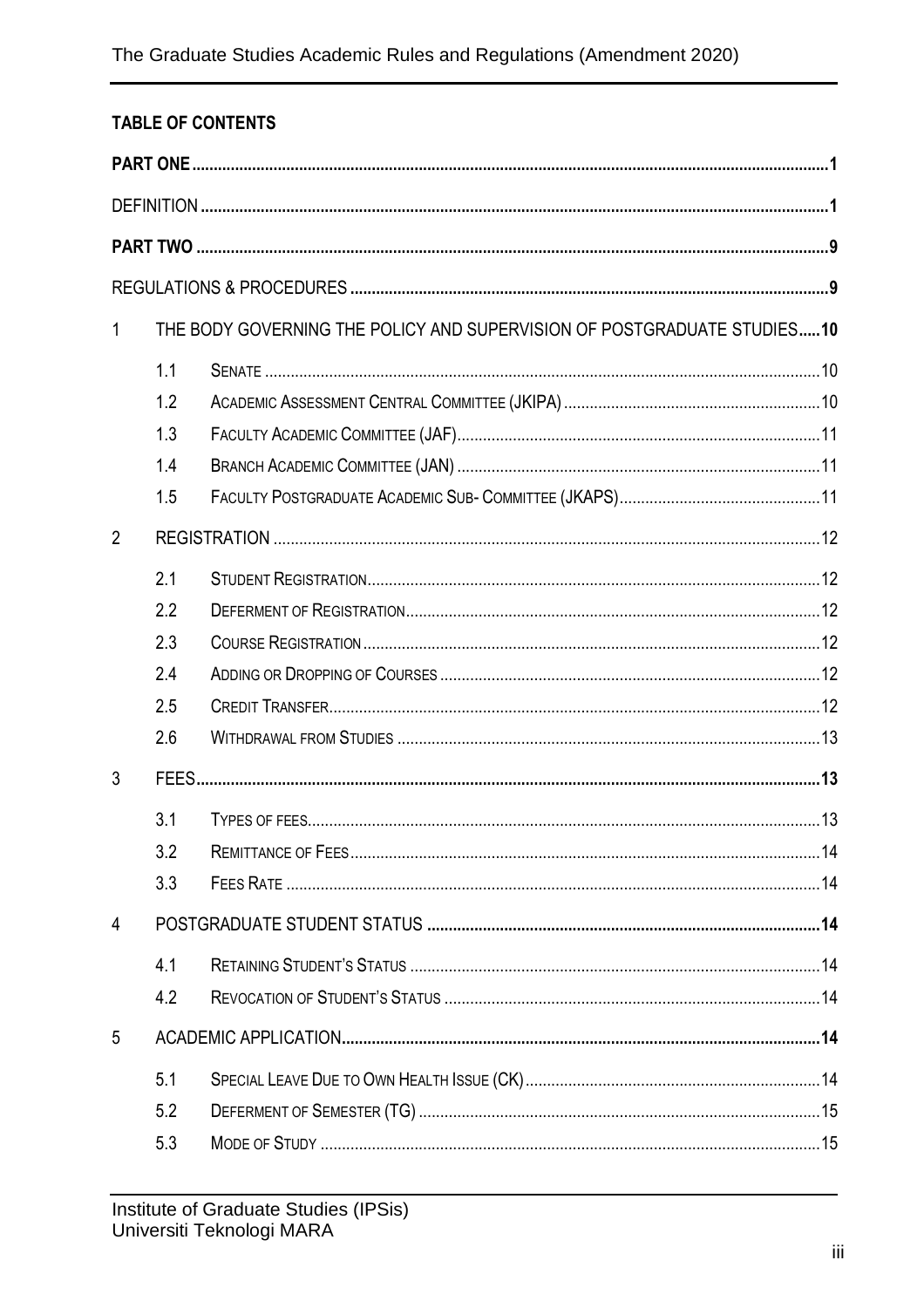|                | 5.4               |  |
|----------------|-------------------|--|
| 6              |                   |  |
|                | 6.1<br>6.2<br>6.3 |  |
| $\overline{7}$ |                   |  |
|                | 7.1<br>7.2        |  |
| 8              |                   |  |
|                | 8.1               |  |
|                | 8.2<br>8.3        |  |
|                | 8.4               |  |
|                | 8.5               |  |
|                | 8.6               |  |
|                | 8.7               |  |
|                | 8.8               |  |
| 9              |                   |  |
|                | 9.1               |  |
| 10             |                   |  |
| 11             |                   |  |
| 12             |                   |  |
| 13             |                   |  |
|                | 13.1              |  |
|                | 13.2              |  |
| 14             |                   |  |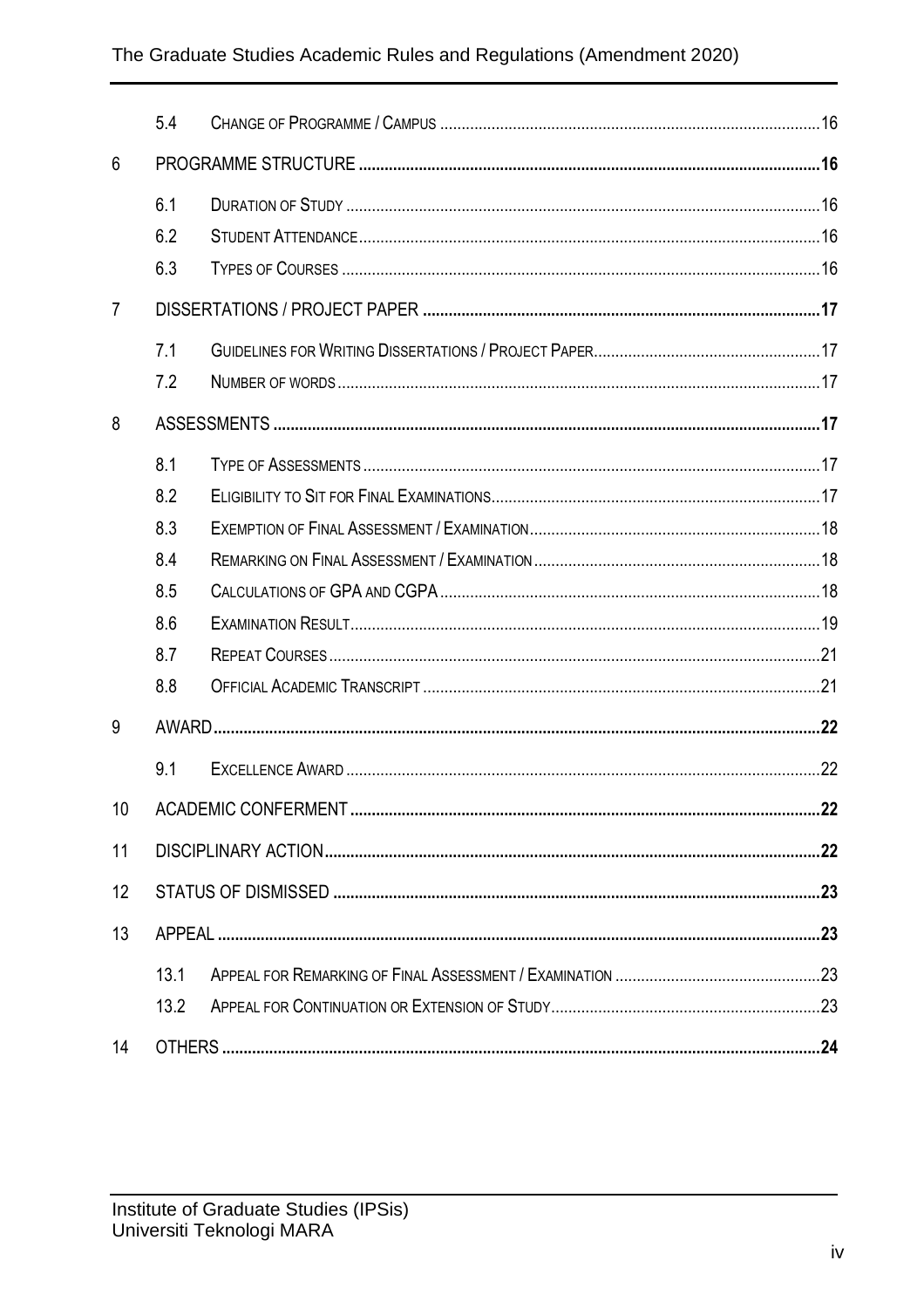## **ABBREVIATION**

| APF           |                | - Faculty Postgraduate Award                    |
|---------------|----------------|-------------------------------------------------|
| <b>ASC</b>    |                | - Excellence Master Award                       |
| BHEA          |                | - The Academic Affairs Division                 |
| <b>CGPA</b>   |                | - Accumulative Grade Point Average              |
| <b>FLP</b>    |                | - Flexible Learning Program                     |
| <b>GPA</b>    |                | - Grade Point Average                           |
| <b>HiCOEs</b> | $\blacksquare$ | Higher Institutions' Centre of Excellence       |
| IHL.          |                | Institution of Higher Learning                  |
| InQKA         | $\sim$         | Institute of Quality & Knowledge Advancement    |
| <b>IPSis</b>  |                | Institute of Graduate Studies                   |
| <b>IRMI</b>   |                | - Institute of Research Management & Innovation |
| JAF           |                | - Faculty Academic Committee                    |
| JAN           |                | - State Academic Committee                      |
| JKAPS         |                | - Faculty Postgraduate Academic Sub-Committee   |
| JKIPA         |                | - Academic Assessment Central Committee         |
| TS            |                | - Complete with Award                           |
| UiTM          |                | - Universiti Teknologi MARA                     |
| VC            |                | - Vice-Chancellor                               |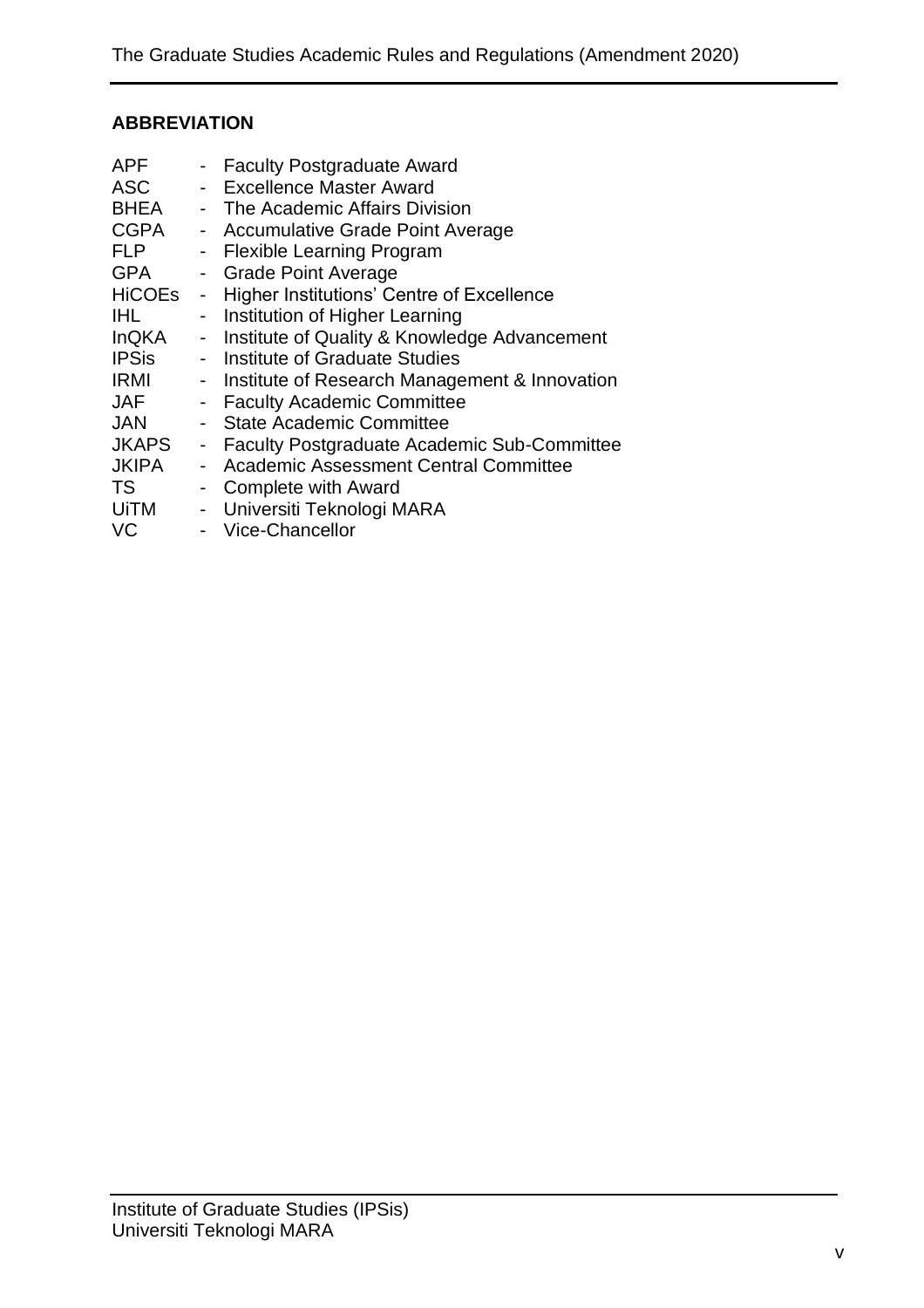<span id="page-6-0"></span>**PART ONE**

# <span id="page-6-1"></span>**DEFINITION**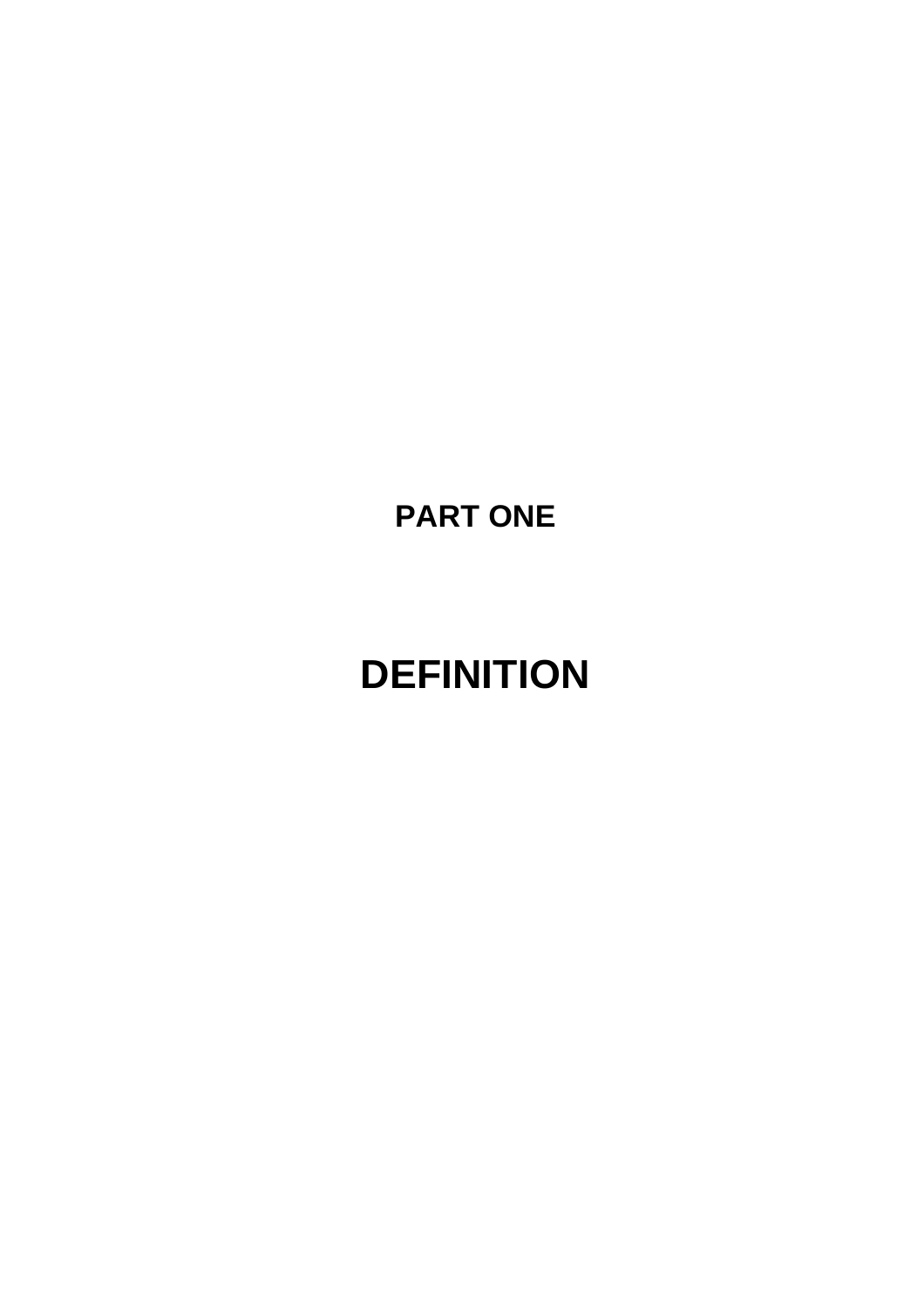## **1. Academic Assessment Central Committee (JKIPA)**

Responsible for discussing, deciding, supporting and approving of academic assessment of the university.

### **2. Academic Conferment - Master's Degree**

A Master's Degree is the conferment awarded to students who have fulfilled study program requirements at the Master's level and have satisfied the conditions stipulated by the University upon the Senate's endorsement.

### **3. Academic Staff**

Academic staff appointed by the University that includes Professors, Associate Professors, Senior Lecturers, Lecturers, Assistant Lecturers, and other individuals employed in teaching in the university.

#### **4. Appeal for Re-Marking of Final Assessment Answer Script**

A re-marking process of the final examination script of a particular course that has a final assessment.

#### **5. Appeal for Study Extension**

A process that considers a student's appeal for an extension of the study.

#### **6. Assessment**

Written or oral test or any evaluation of assignment, written work, laboratory work, workshop, studio or practicum that has to be carried out by students.

## **7. Audit Course**

Courses taken by students that do not contribute to the accumulation of credit units.

#### **8. Awards**

Awards given to students based on their academic achievements.

#### **9. Bursary**

The University's key financial officer who is appointed by the Board of Directors under Section 22 Act 173.

#### **10. Branch Academic Committee (JAN)**

Responsible for managing all programmes and academic affairs at UiTM Branch campus.

#### **11. Candidate**

One who has applied for academic awards or one who has been offered a postgraduate study programme at the University.

#### **12. Complete Status**

A status given to a student who has passed and completed all the academic requirements of the University.

### **13. Core Courses**

Compulsory courses that must be taken by students for a particular programme.

## **14. Course**

A subject or training programme (in all forms), as listed in the programme structure.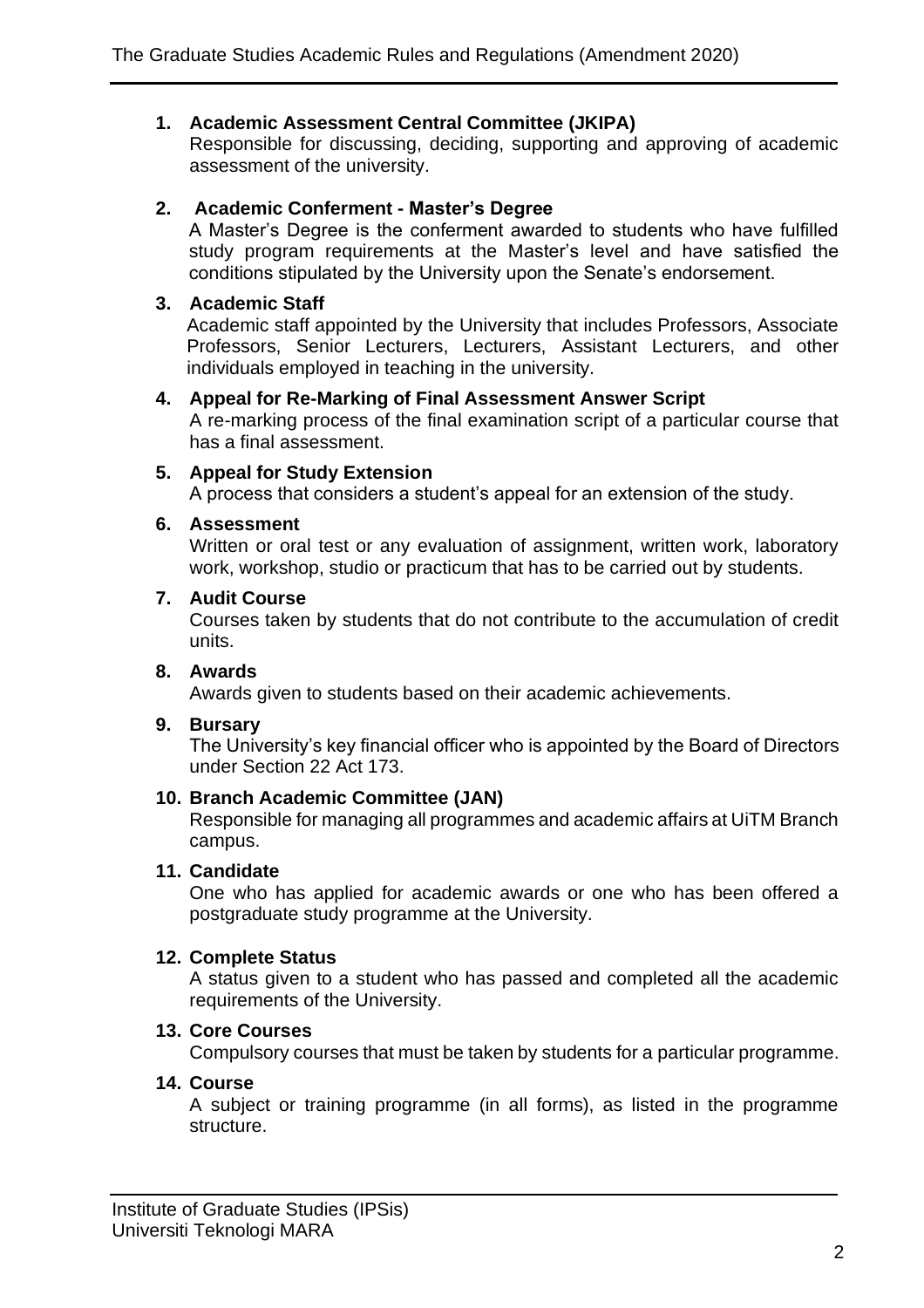## **15. Course Status**

Status given to the student according to the grade obtained by the student.

## **16. Courses Without Grade**

Courses in the programme structure taken by students with PASS or FAIL status.

## **17. Co-Supervisor**

Appointed academician or expert from industries to assist the main supervisor.

## **18. Coordinator of Postgraduate Programme**

An academic staff appointed by the Dean / Head of Academic Centre / Rector of Branch Campus to coordinate postgraduate programmes at faculty/ academic centre/branch campuses level.

## **19. Credit Transfer**

A total credit given to a student for an equivalent course taken at this University or other Institutions of Higher Learning (IHL).

## 19.1. **Credit Transfer Among IHL**

Students can apply for credit transfer for an equivalent course obtained from any IHL programme as approved by the respective Faculty/Academic Centre/ UiTM Branch Campus.

## 19.2. **Internal Credit Transfer**

Internal Credit Transfer is for Masters by Coursework students who have graduated with a Master's Degree in related fields from this University or whose change of programme has been approved at the same level in this University, where all the course grades with the same code or equivalent to the original programme are transferred to the new programme.

## **20. Credit Unit**

The value of the load of one (1) credit unit is equivalent to forty (40) learning hours within a fourteen (14) week semester.

## **21. Credit Values**

A credit value is the multiplication product of grade value and credit unit.

 $Credit Values = Grade Value x Credit Unit$ 

## **22. Cumulative Grade Point Average (CGPA)**

The cumulative grade point average is the average grade value obtained by a student in all examinations taken and calculated as follows:

$$
CGPA = \frac{Total\ credit\ values\ achieved\ for\ all\ semester}{Total\ credit\ units\ accumulated\ for\ all\ semester}
$$

## **23. Dean**

An academic staff appointed by the (VC) under Section 8(2) of Act 173 to head a particular Faculty or Academy.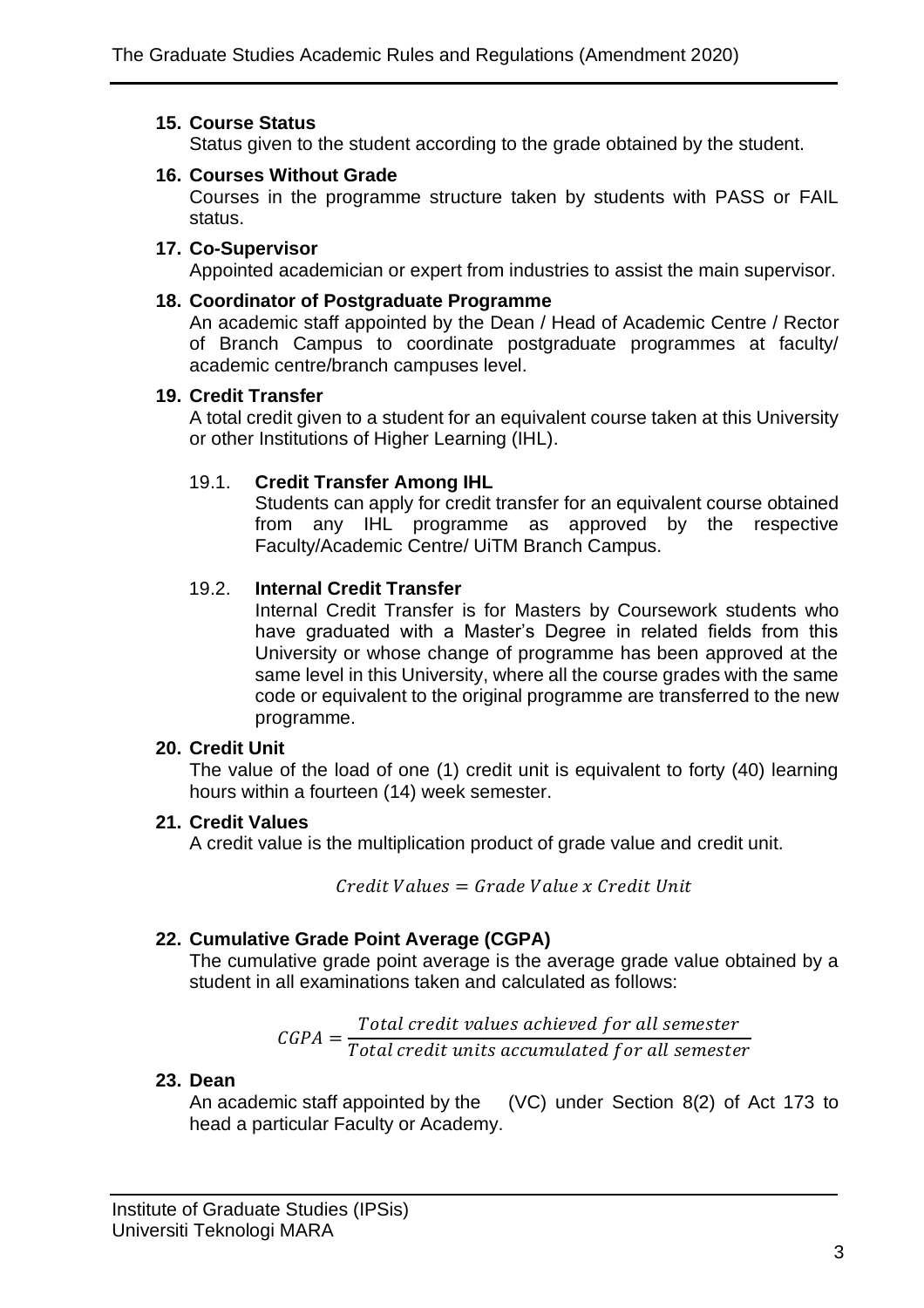#### **24. Dean of Postgraduate Studies**

An academic staff appointed by the VC under Section 8(2) of Act 173 to head IPSis.

#### **25. Deferment of Registration**

Permission given to a candidate who has not registered with the University to defer the registration due to certain reasons.

**26. Deferment of Semester**  Permission given to a student to defer the semester due to certain reasons.

#### **27. Deputy Dean of Postgraduate Studies**

Academic staff appointed by the VC to assist the Dean of IPSis.

#### **28. Deputy Dean of Postgraduate Studies (Faculty)**

Academic staff appointed by the VC to assist the Dean of Faculty.

#### **29. Deputy Vice-Chancellor**

An officer appointed by the Minister under Section 20(7A) of Act 173.

#### **30. Director/Dean of Academic Centres**

An academic staff appointed by the VC to head a particular academic centre under Section 8(2) of Act 173.

#### **31. Disciplinary Action**

Disciplinary action taken by the University Disciplinary Board against students who have breached the Education Institutions Act (Discipline) 1976 (Act 174).

#### **32. Dissertation / Project Paper**

Academic writing from research presented by students for evaluation towards the conferment of a Master's Degree. The term dissertation/project paper refers to postgraduate academic writing for coursework programmes.

#### **33. Elective Course**

Non-core courses that students can take as specified in the programme structure.

#### **34. Evaluation**

Evaluation is a measurement of a student's performance either in a form of examination, thesis, or academic assignments specified by a particular programme.

#### **35. Examination Result Slip**

The examination result slip is a statement that lists the detailed information of the assessment results for a particular semester endorsed by the Senate.

#### **36. Examination Attendance Slip**

The examination attendance slip is a statement that lists all registered courses and allows a student to sit for assessments in a particular semester.

#### **37. Examiners**

An examiner is an academic staff who is responsible for carrying out assessment tasks within a particular period.

#### **38. Faculty**

Any academic entity established under Section 8(1) of Act 173.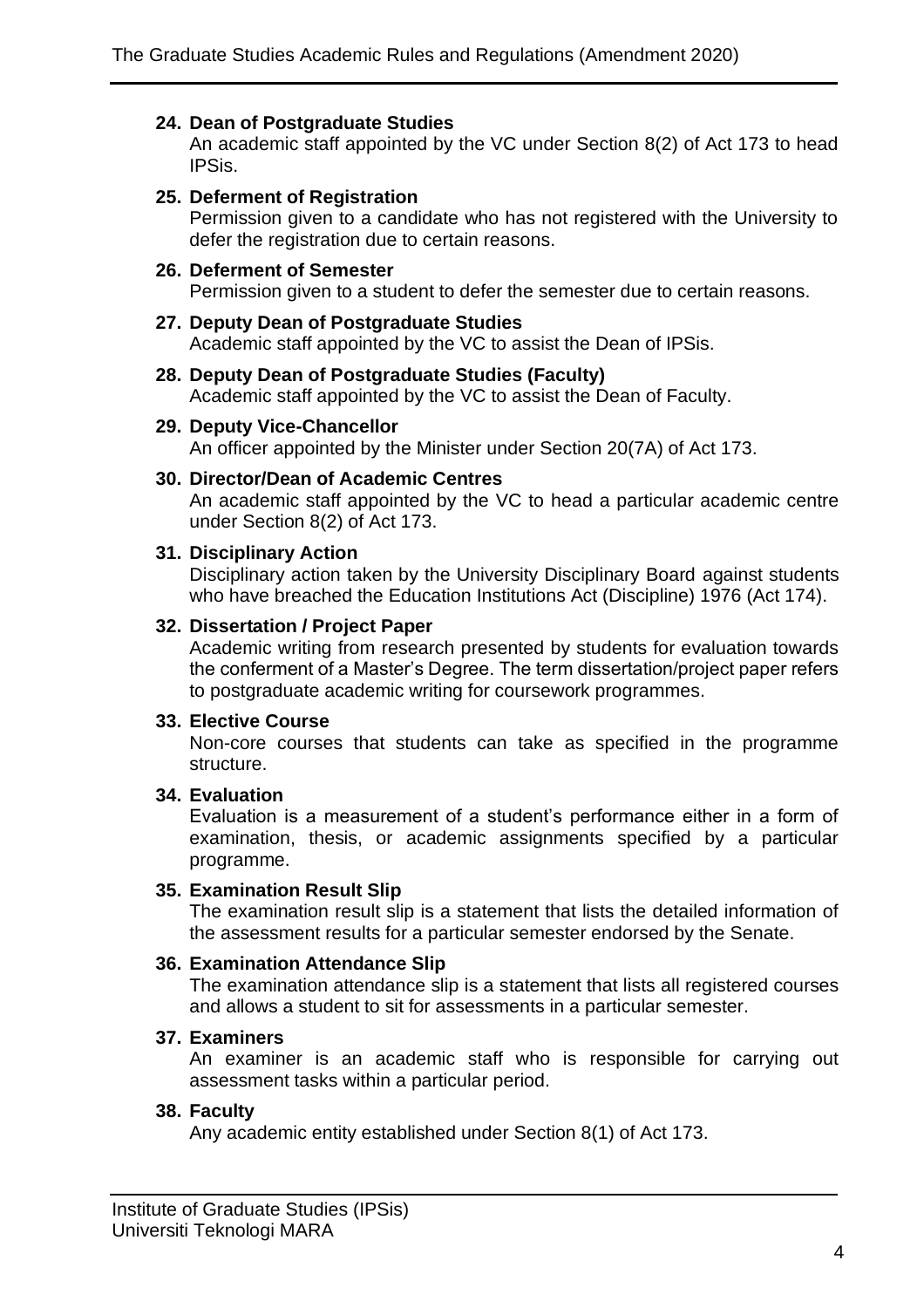## **39. Faculty Academic Committee (JAF)**

Responsible for managing all programmes and academic affairs at the Faculty/ Academic Centre.

#### **40. Faculty Postgraduate Academic Sub-Committee (JKAPS)**

Responsible for managing the postgraduate programmes and academic affairs at Faculty/Academic Centre/UiTM Branch campus.

#### **41. Faculty Requirements**

A course or an activity determined by the Faculty as a requirement to fulfil the conditions before being awarded the Master's Degree.

#### **42. Fees**

Specified fees charged upon registered students of the University.

#### **43. Grade**

A value in the form of alphabets to indicate a student's performance in a course.

#### **44. Grade Point Average (GPA)**

Grade Point Average is the achievement value of a student in a particular semester and is calculated as follows:

 $GPA =$ Total registered credit values in particular semester Total credit units accumulated in particular semesters

#### **45. Grade Value**

Grade values are numerical values awarded as an indication of students' performances in a particular course.

#### **46. Head of Academic Centre**

An academic staff appointed by the VC to head a particular academic centre under Section 8(2) of Act 173.

#### **47. Head of Centre for Postgraduate Studies**

An academic staff appointed by the Deputy Vice-Chancellor (Academic and International) to head the centre of postgraduate studies at the Faculty/ Academic Centre/UiTM Branch Campus.

#### **48. Head of Postgraduate Studies**

An academic staff appointed by the Deputy Vice-Chancellor (Academic and International) to head the respective departments in IPSis.

#### **49. Incomplete (TL) Status**

The status given to coursework students who have not completed the dissertation/project paper within a specified semester.

#### **50. Institute of Graduate Studies (IPSis)**

An institute responsible for administering all affairs of postgraduate studies.

## **51. Institutions of Higher Learning (IHL)**

All Institutions of Higher Learning other than the University.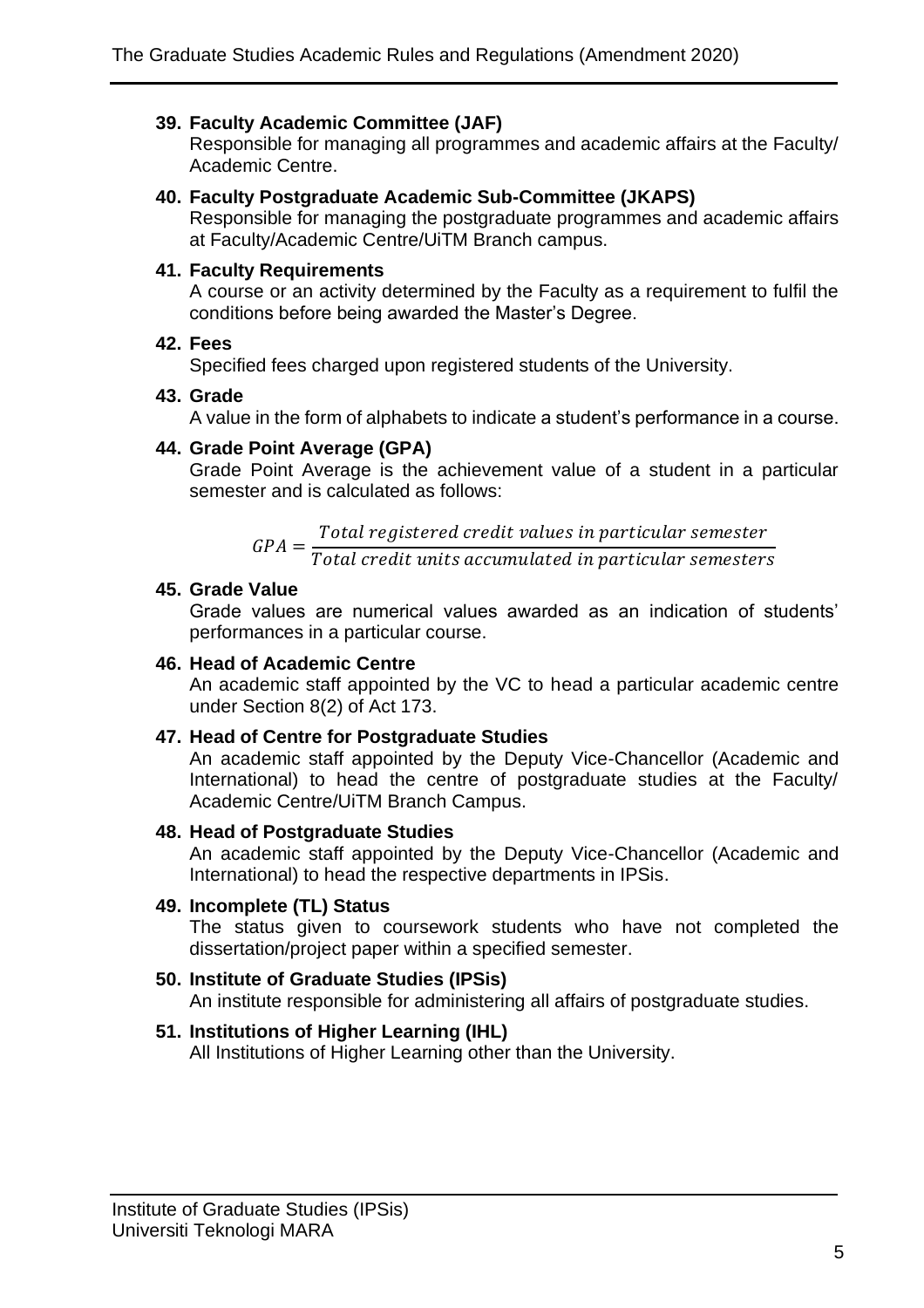### **52. Modes of Study**

Modes of study offered by the University are:

#### 52.1. **Full-time Mode**

Mode of study in which the duration is as stipulated in the programme structure.

### 52.2. **Part-time Mode**

Mode of study in which the duration is longer than the full-time mode as stipulated in the programme structure.

#### 52.3. **Flexible Learning Programme (FLP)**

FLP allows students to decide the time, place, and learning methods that are compatible with their needs and interests. This is an integrated programme designed for students who are interested in enhancing their careers.

#### **53. Panel of Examiners**

A group of appointed faculty members assigned to evaluate students' dissertations for programmes by coursework.

#### **54. Plagiarism**

Copying of work and/or ideas of others as stated in UiTM Plagiarism Policy 2012 either from printed or electronic media without acknowledging the source.

#### **55. Plan of Study**

A plan of study is the curriculum components and study duration of a programme which depicts the specified courses to be taken for the purpose of conferment of a Master's Degree.

#### **56. Postgraduate Studies Curriculum**

The Postgraduate Studies Curriculum component includes core courses and elective courses.

#### **57. Postgraduate Studies Programme**

Academic programme set by the University to confer for a Master's Degree.

## **58. Postgraduate Student's Registration Slip**

A statement that lists the courses registered by the students for a particular semester.

#### **59. Postgraduate Studies Programme**

Academic programme conducted through coursework mode as stipulated by the University to confer for a Master's Degree.

#### **60. Prerequisite**

Requirements set by the programme to enable a student to proceed to the next level. This prerequisite does not contribute to the accumulation of credit hours.

#### **61. Probation**

A status given to a student whose performance is not satisfactory.

#### **62. Programme Coordinator**

An academic staff appointed by the Dean / Head of Academic Centre / Rector of Branch Campus to head and coordinate the postgraduate programme at faculty / academic centre / branch campus.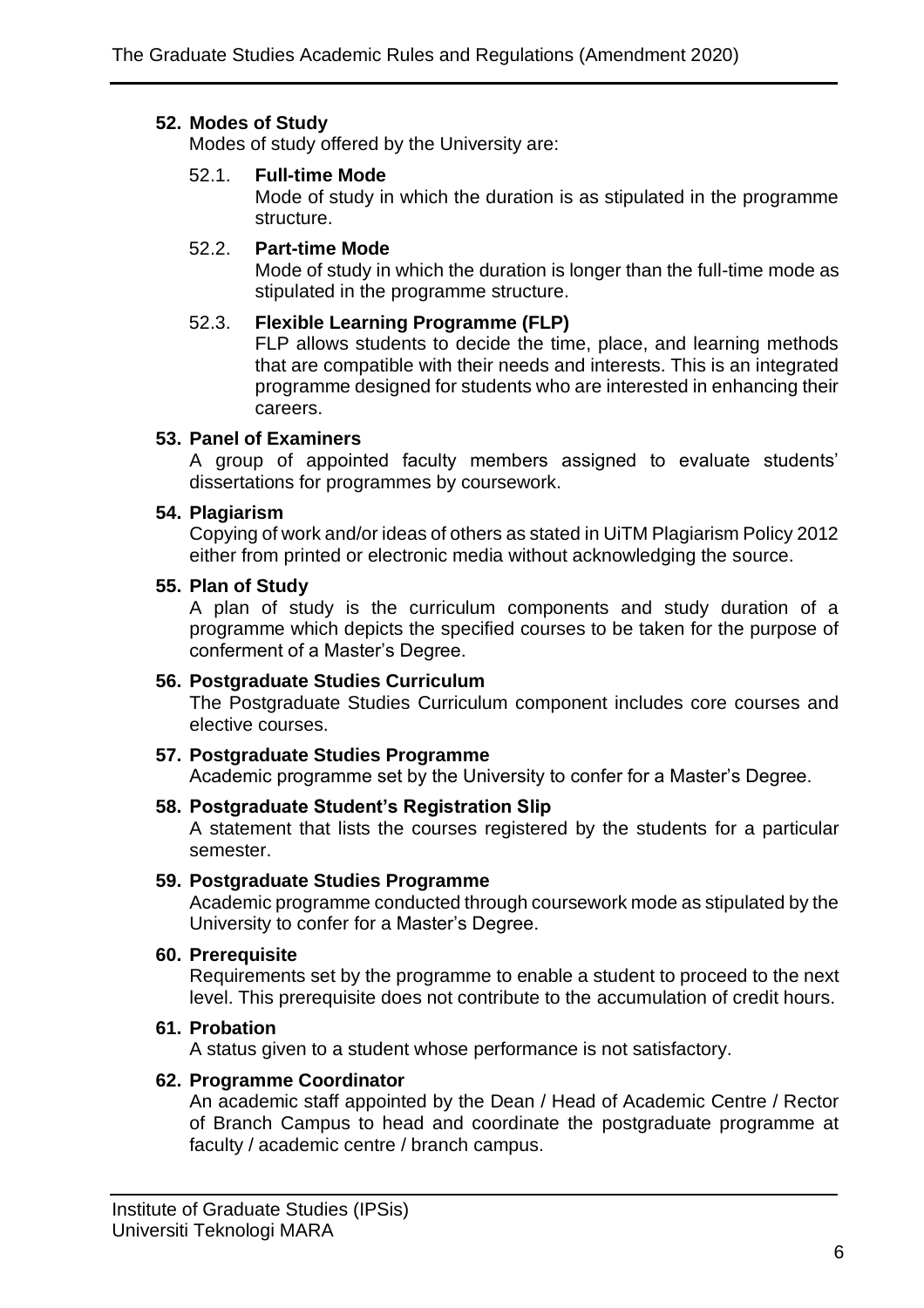#### **63. Rector of Branch Campus**

The Rector of Branch Campus is an academic staff appointed by the Minister under Section 7(2) of Act 173 to act as the Management and Academic Chief of a UiTM branch campus.

#### **64. Registrar**

The Registrar is the key officer of the University's Registrar office who is appointed by the University Board of Directors under Section 21 of Act 173.

#### **65. Revocation of Student's Status**

A status given to a student who fails to register and make complete payment of the fees within a specified period for each semester.

#### **66. Semester**

An academic session determined by the University according to the guidelines set by the Ministry.

#### **67. Senate**

The Senate is the University Senate established under Section 16A of Act 173 to provide advisory services to the University Board of Directors on all academic affairs of the University.

#### **68. Special Leave**

Leave applied by students due to health-related reasons with the approval of JKAPS.

#### **69. Student**

A student is an individual who has registered with the University to enrol in a postgraduate programme, has paid the tuition fees and registered for courses.

#### **70. Student Disciplinary Board**

Student Disciplinary Board established under Section 5(1) of the Education Institutions Act (Discipline) 1976 (Act 174) to manage the hearing of student disciplinary cases.

#### **71. Suspension of Study**

Suspension of study is a penalty by the University Disciplinary Board that disallows students from resuming their study for a specified period of time.

#### **72. Temporary Suspension**

Temporary suspension status is imposed on:

- 71.1 Students who fail to attend a University Disciplinary Board hearing for a disciplinary offence after being summoned verbally and in writing.
- 71.2. Students who fail to pay any penalty or damages as stipulated by the University Disciplinary Board within a specified period.

#### **73. The University Board of Directors**

The University Board of Directors consists of members appointed by the Minister under section 13 of Act 173.

#### **74. Transcript**

The transcript is the official statement printed by the University that lists the students' detailed assessment results throughout the duration of study.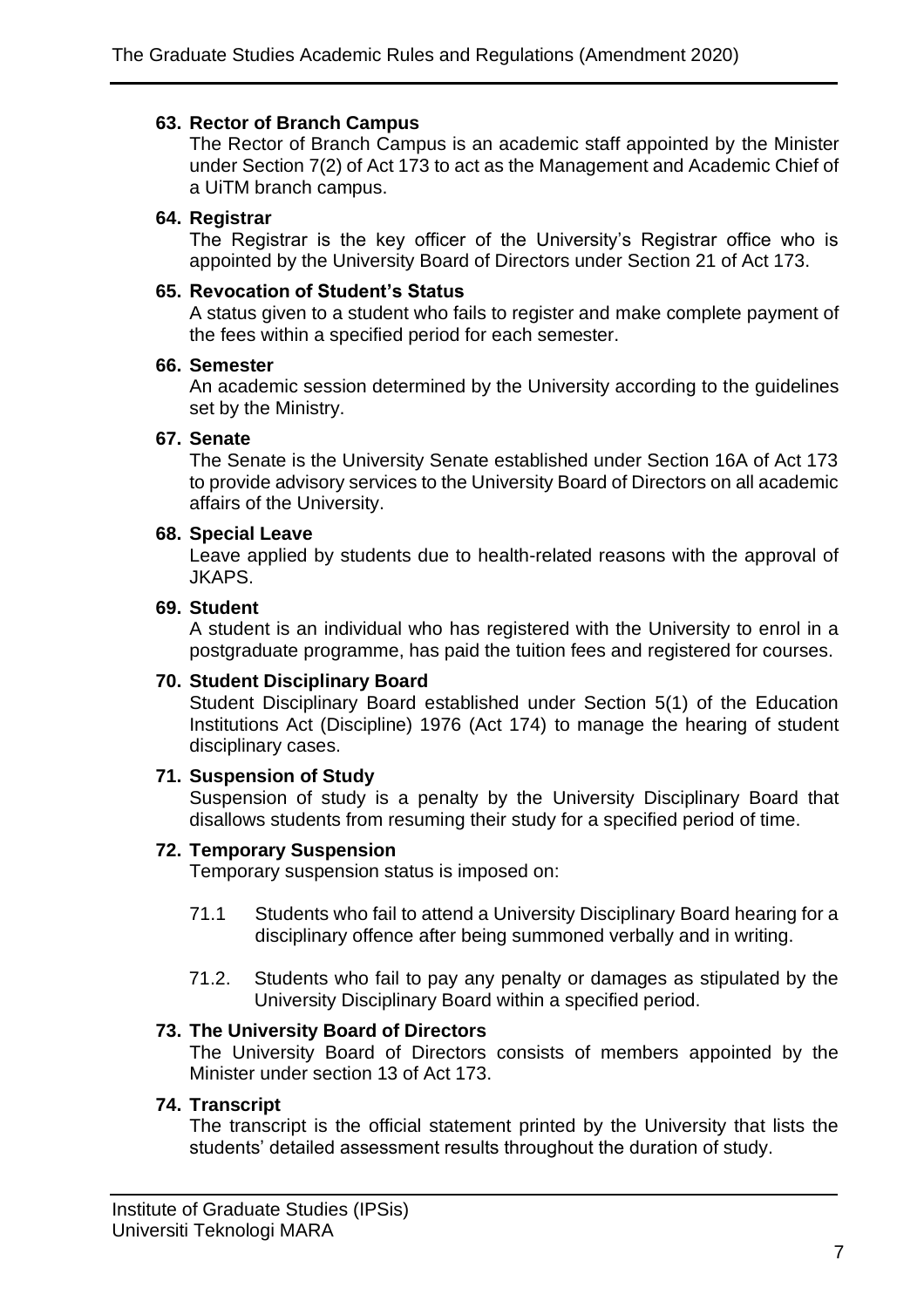## **75. UiTM Branch Campus**

UiTM Branch campus is a branch of the University established under Section 7(2) Act 173.

## **76. University**

University refers to Universiti Teknologi MARA (UiTM) established under the Universiti Teknologi MARA Act 1976, Universiti Teknologi MARA 1976 (Act 173) Amended in 2006.

## **77. University Courses**

Compulsory courses as specified in the plan of study as stipulated by the University.

#### **78. Vice Chancellor**

The Vice-Chancellor is appointed by the Minister to act as the University's Chief Executive under Section 20 of Act 173.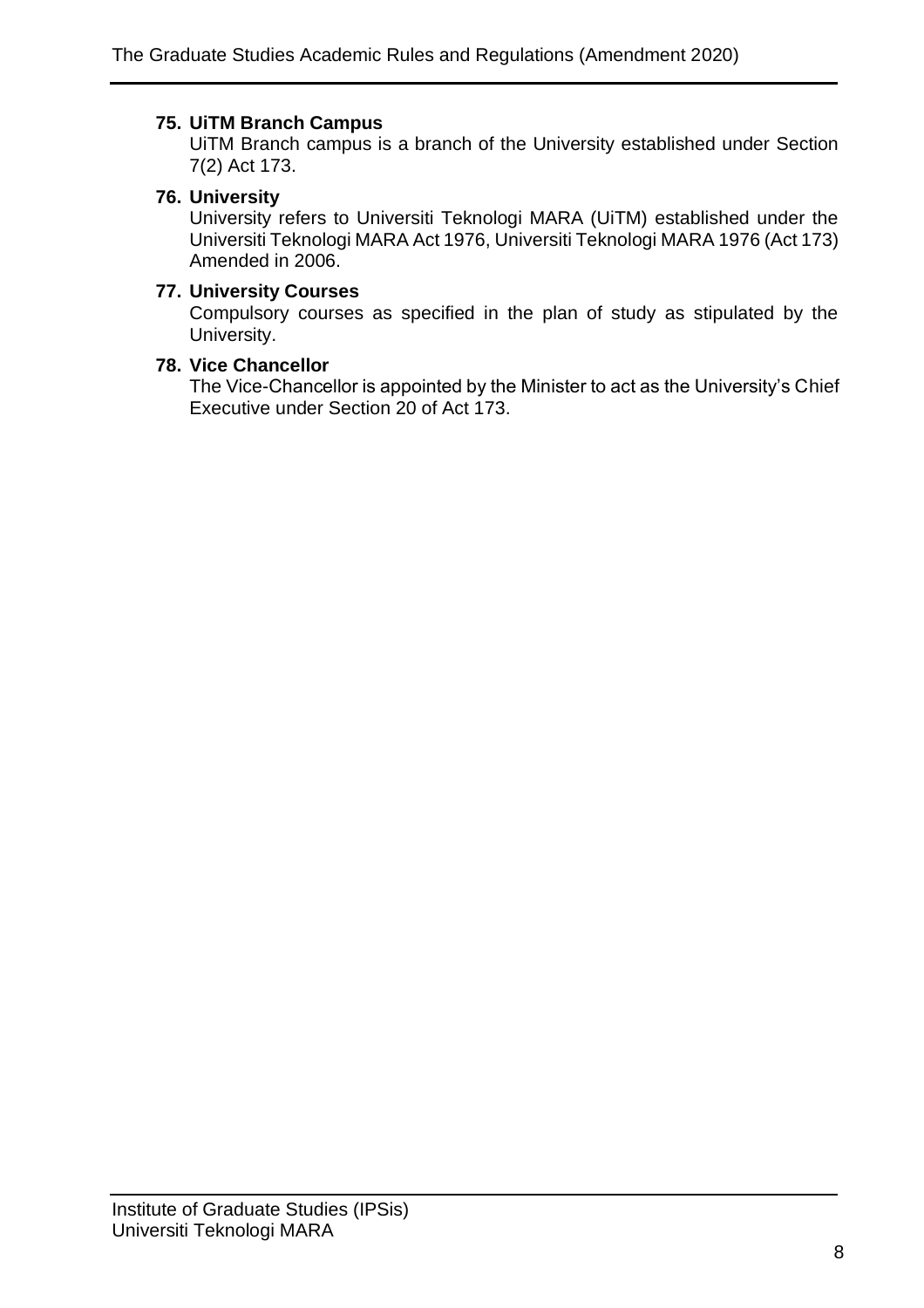## **PART TWO**

# <span id="page-14-1"></span><span id="page-14-0"></span>**REGULATIONS & PROCEDURES**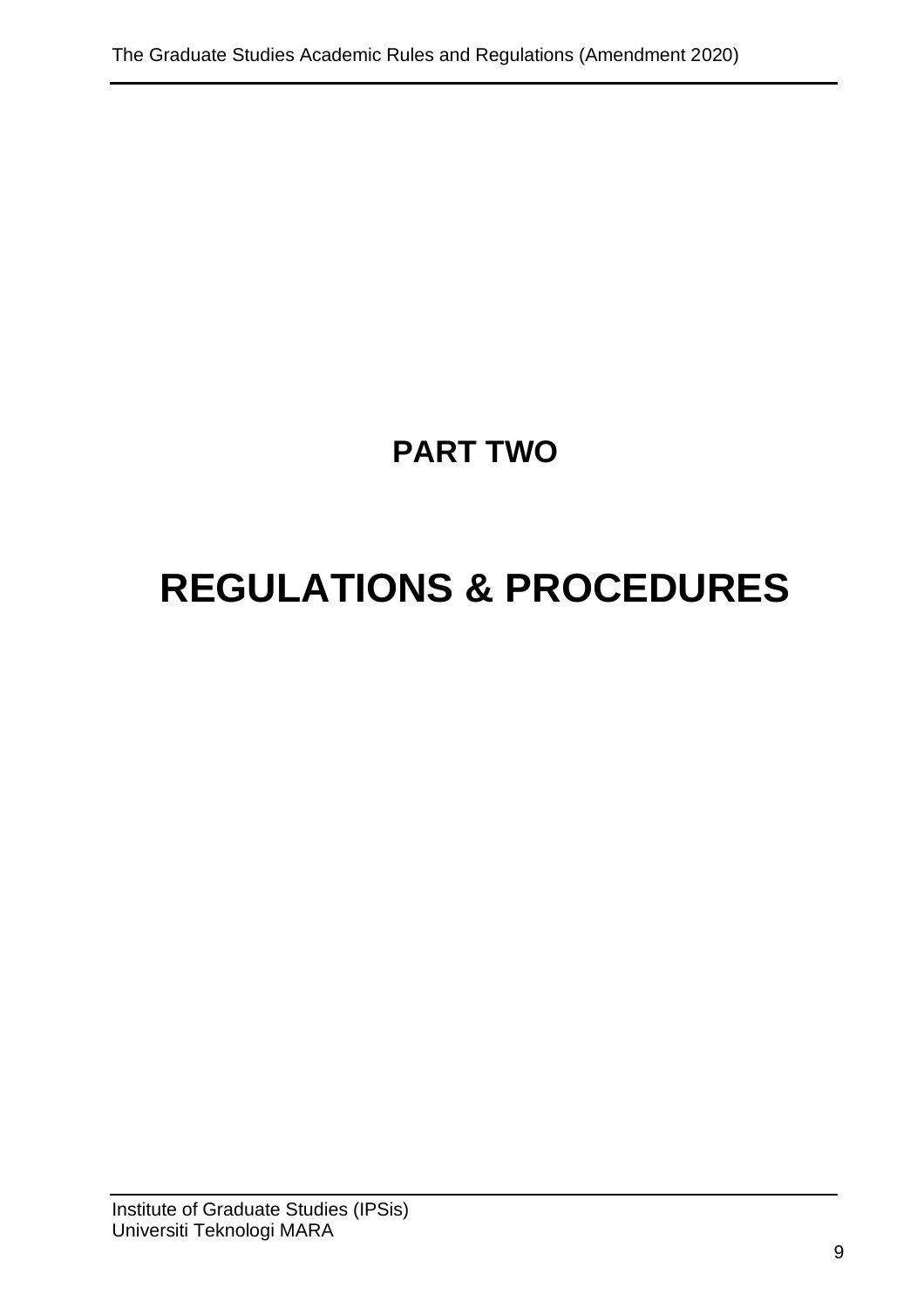## <span id="page-15-0"></span>**1 THE BODY GOVERNING THE POLICY AND SUPERVISION OF POSTGRADUATE STUDIES**

## <span id="page-15-1"></span>**1.1 Senate**

The Senate is the University's principle body that makes decisions about academic affairs under Section 16A, Act 173. The Senate comprises of :

| Chair                   | Vice-Chancellor                                                                                                                                                                                                                                                                                                                                                                                                                                                                              |
|-------------------------|----------------------------------------------------------------------------------------------------------------------------------------------------------------------------------------------------------------------------------------------------------------------------------------------------------------------------------------------------------------------------------------------------------------------------------------------------------------------------------------------|
| <b>Substitute Chair</b> | Deputy Vice-Chancellor                                                                                                                                                                                                                                                                                                                                                                                                                                                                       |
| <b>Members</b>          | All Deputy Vice-Chancellors.<br>i)<br>ii)<br>All Deans / Head of Academic Centre.<br>iii) Three (3) Rectors appointed by the Vice-<br>Chancellor.<br>iv) Other Rectors are appointed as representative<br>members.<br>v) Three (3) senior members of the University's<br>academic staff (appointed by the University<br>Board of Directors) for a period of two (2) years<br>under Section 16A (2) (e), Act 173.<br>vi) Two (2) student representatives appointed by<br>the Vice-Chancellor. |
| Secretary               | Registrar                                                                                                                                                                                                                                                                                                                                                                                                                                                                                    |
| Secretariat             | <b>Academic Affairs Division</b>                                                                                                                                                                                                                                                                                                                                                                                                                                                             |

## <span id="page-15-2"></span>**1.2 Academic Assessment Central Committee (JKIPA)**

Responsible for discussing, deciding, supporting, and approving of academic assessment of the university. JKIPA members appointed by the Vice-Chancellor are as follows:

| Chair                  | Deputy Vice-Chancellor                                                                                                                                                                                                                                                                                                                                                                                                                |
|------------------------|---------------------------------------------------------------------------------------------------------------------------------------------------------------------------------------------------------------------------------------------------------------------------------------------------------------------------------------------------------------------------------------------------------------------------------------|
| Substitute Chair       | A Professor among the Senate members<br>appointed by the Deputy Vice-Chancellor<br>(Academic & International)                                                                                                                                                                                                                                                                                                                         |
| Members                | i)<br>All Deans / Rectors / Head of Academic<br>Centre.<br>ii)<br>Director of Academic Affairs Division<br>iii)<br>Director of the Institute of Continuing<br><b>Education and Professional Studies (iCEPS)</b><br>iv) Director of the Centre of Foundation Studies<br>Chairman of Revision and Correction<br>V)<br><b>Examination Result Committee (JPPKP)</b><br>vi) Director of Higher Institution Centre of<br>Excellence (HICoE) |
| <b>Invited Members</b> | Assistant Vice-Chancellor of InQKA<br>i)<br>$\mathsf{ii}$ )<br>Director of Curriculum Affairs Unit (UHEK)<br>iii)<br>Director of Co-curriculum Centre<br>Director of Pusat Pra Pendidikan Tinggi<br>iv)                                                                                                                                                                                                                               |
| Secretary              | Dean of IPSis / Director of Academic Assessment<br>Division (BPA)                                                                                                                                                                                                                                                                                                                                                                     |
| Secretariat            | <b>IPSis / BPA</b>                                                                                                                                                                                                                                                                                                                                                                                                                    |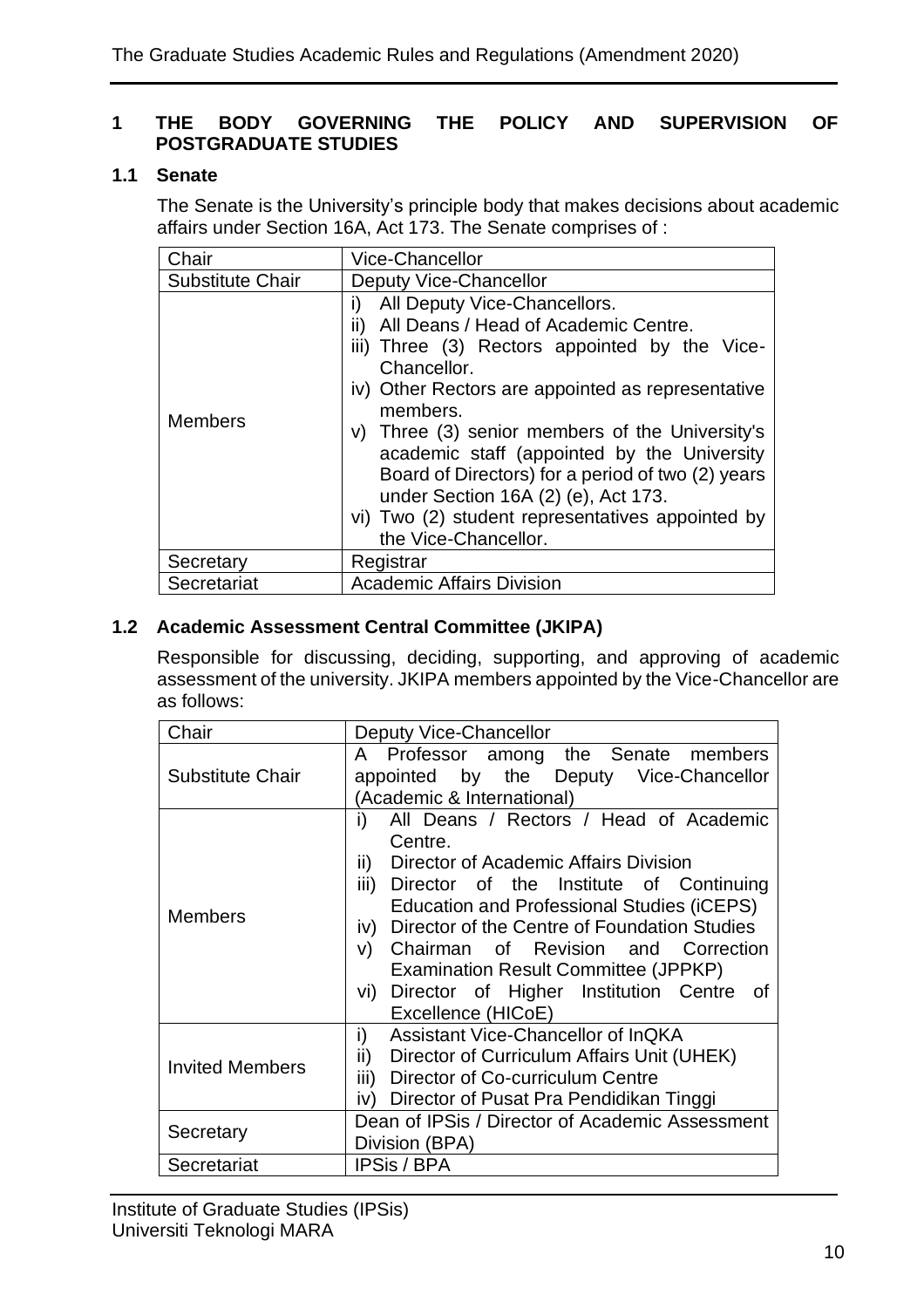## <span id="page-16-0"></span>**1.3 Faculty Academic Committee (JAF)**

Responsible for managing all programme and academic affairs at the Faculty / Academic Centre. JAF members appointed by the Dean of Faculty are as follows:

| Chair            | Dean                                                                                                                                                                                                                                                               |
|------------------|--------------------------------------------------------------------------------------------------------------------------------------------------------------------------------------------------------------------------------------------------------------------|
| Substitute Chair | A Deputy Dean appointed by the Dean                                                                                                                                                                                                                                |
| Member           | <b>All Deputy Deans</b><br>All Head of the Centre of Studies<br>liii)<br>All Programme Coordinators<br>Minimum of four (4) members comprises<br>iv)<br>Professor / Associate Professor / Senior<br>Lecturer that are appointed for a period of two<br>$(2)$ years. |
| Secretary        | Senior Deputy Registrar / Deputy Registrar / Senior<br>Assistant Registrar / Assistant Registrar                                                                                                                                                                   |
| Secretariat      | <b>Faculty's Academic Affairs Division</b>                                                                                                                                                                                                                         |

#### <span id="page-16-1"></span>**1.4 Branch Academic Committee (JAN)**

Responsible for managing all programme and academic affairs at UiTM Branch campus. JAN members appointed by the Rector are as follows:

| Chair            | Rector                                                                                                                                                                                                                                                                            |
|------------------|-----------------------------------------------------------------------------------------------------------------------------------------------------------------------------------------------------------------------------------------------------------------------------------|
| Substitute Chair | A Deputy Rector appointed by the Rector                                                                                                                                                                                                                                           |
| <b>Member</b>    | All Deputy Rector and Assistant Rector<br>All Head of the Centre of Studies<br>ii)<br>iii) All Curriculum Coordinators<br>iv) Maximum of three (3) members comprises<br>Professor / Associate Professor / Senior<br>Lecturer that are appointed for a period of two<br>(2) years. |
| Secretary        | Senior Deputy Registrar / Deputy Registrar / Senior<br>Assistant Registrar / Assistant Registrar                                                                                                                                                                                  |
| Secretariat      | UITM Branch's Academic Affairs Division                                                                                                                                                                                                                                           |

## <span id="page-16-2"></span>**1.5 Faculty Postgraduate Academic Sub- Committee (JKAPS)**

Responsible for managing the postgraduate programme and academic affairs at Faculty / Academic Centre / UiTM Branch campus. JKAPS members appointed by the Faculty Dean / Academic Centre / UiTM Branch campus are as follows:

| Chair            | Dean / Rector / Head of Academic Centre                                                                                                                                     |
|------------------|-----------------------------------------------------------------------------------------------------------------------------------------------------------------------------|
| Substitute Chair | Deputy Dean / Deputy Rector / Deputy Director / The<br><b>Most Senior Academic Staff</b>                                                                                    |
| Member           | Head of Postgraduate Studies, Postgraduate<br>Coordinator(s), Three (3) most Senior Academic<br>Staff who possess experience in research and<br>supervision in the faculty. |
| Secretary        | Senior Assistant Registrar / Assistant Registrar<br>(Academic) / Executive Officer (Academic)                                                                               |
| Secretariat      | <b>Faculty's Academic Office</b>                                                                                                                                            |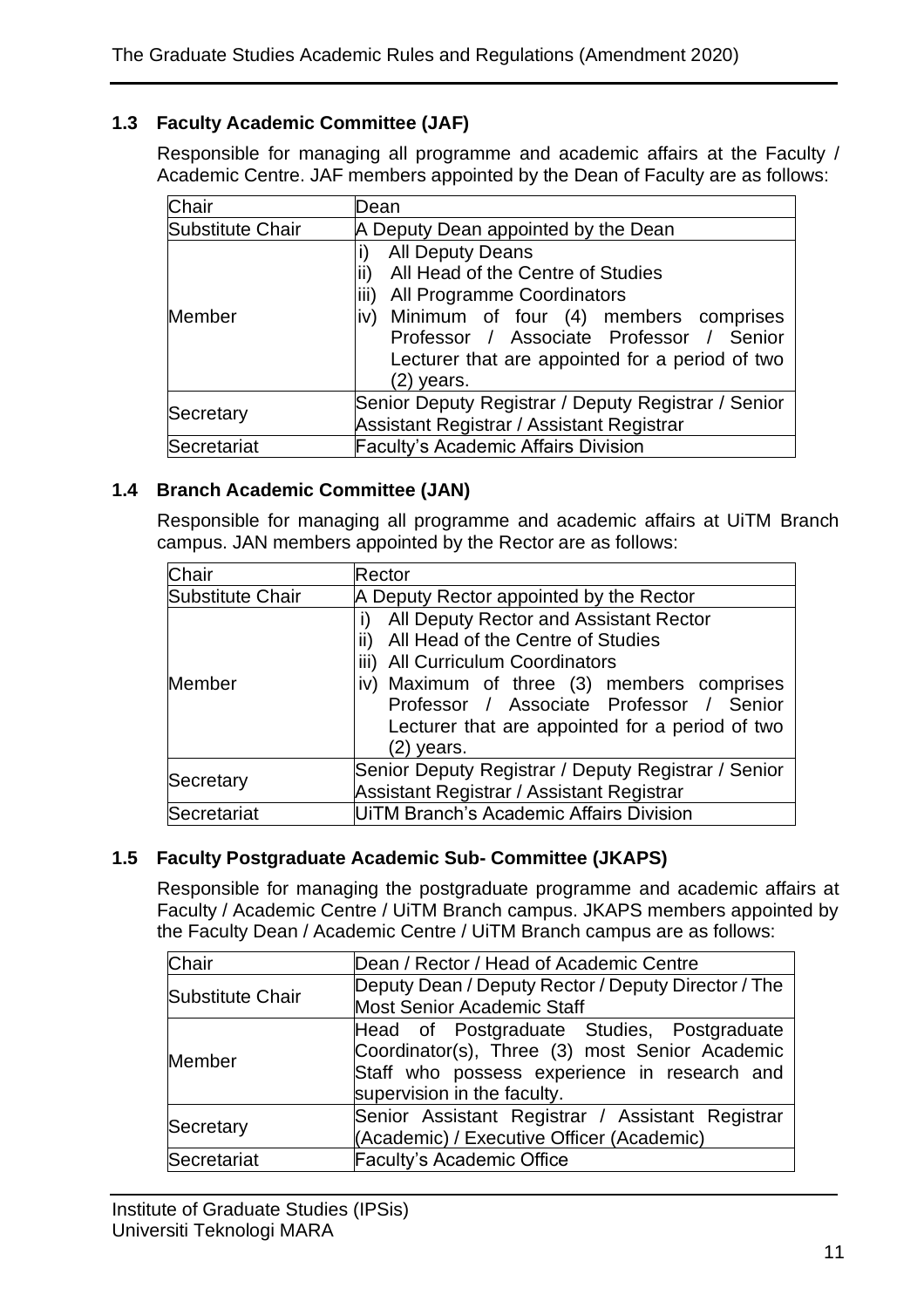## <span id="page-17-0"></span>**2 REGISTRATION**

## <span id="page-17-1"></span>**2.1 Student Registration**

- a) New postgraduate students are required to register on the stipulated date of student registration.
- b) The student's status drops if he or she does not register within fourteen (14) days including weekends from the date of registration.
- c) Returning postgraduate students are required to register every semester within the stipulated date.

## <span id="page-17-2"></span>**2.2 Deferment of Registration**

Successful candidates may consider deferring their registration by filling in the Deferment of Registration Form. Deferment of Registration is only allowed once. Candidates are required to register in the following semester intake.

## <span id="page-17-3"></span>**2.3 Course Registration**

- a) Students must register for the current semester's courses within the stipulated time stated in the postgraduate academic calendar.
- b) Students must follow all courses registered as stipulated in the study plan of the programme.

## <span id="page-17-4"></span>**2.4 Adding or Dropping of Courses**

The process of adding or dropping of courses must be done within the stipulated time based on the Postgraduate Academic Calendar.

## <span id="page-17-5"></span>**2.5 Credit Transfer**

- a) Students may apply for credit transfer for the credit units earned from courses that are equivalent to the respective courses in the University or other IHL.
- b) Students who have failed or did not graduate or dismissed from the postgraduate programme in the University or other IHL will not be considered for credit transfer.
- c) Students who have changed programmes at the University within the same level or equivalent may apply for internal credit transfer. The internal credit transfer must be approved by JAF/JAN.
- d) Applications for credit transfer of any course must have at least 80% equivalent or similar in content with the related course at the University.
- e) The minimum grade that can be considered for credit transfer is B or equivalent.
- f) The application for credit transfer shall be made only once throughout the duration of study and during the first semester by filling out the Credit Transfer Form.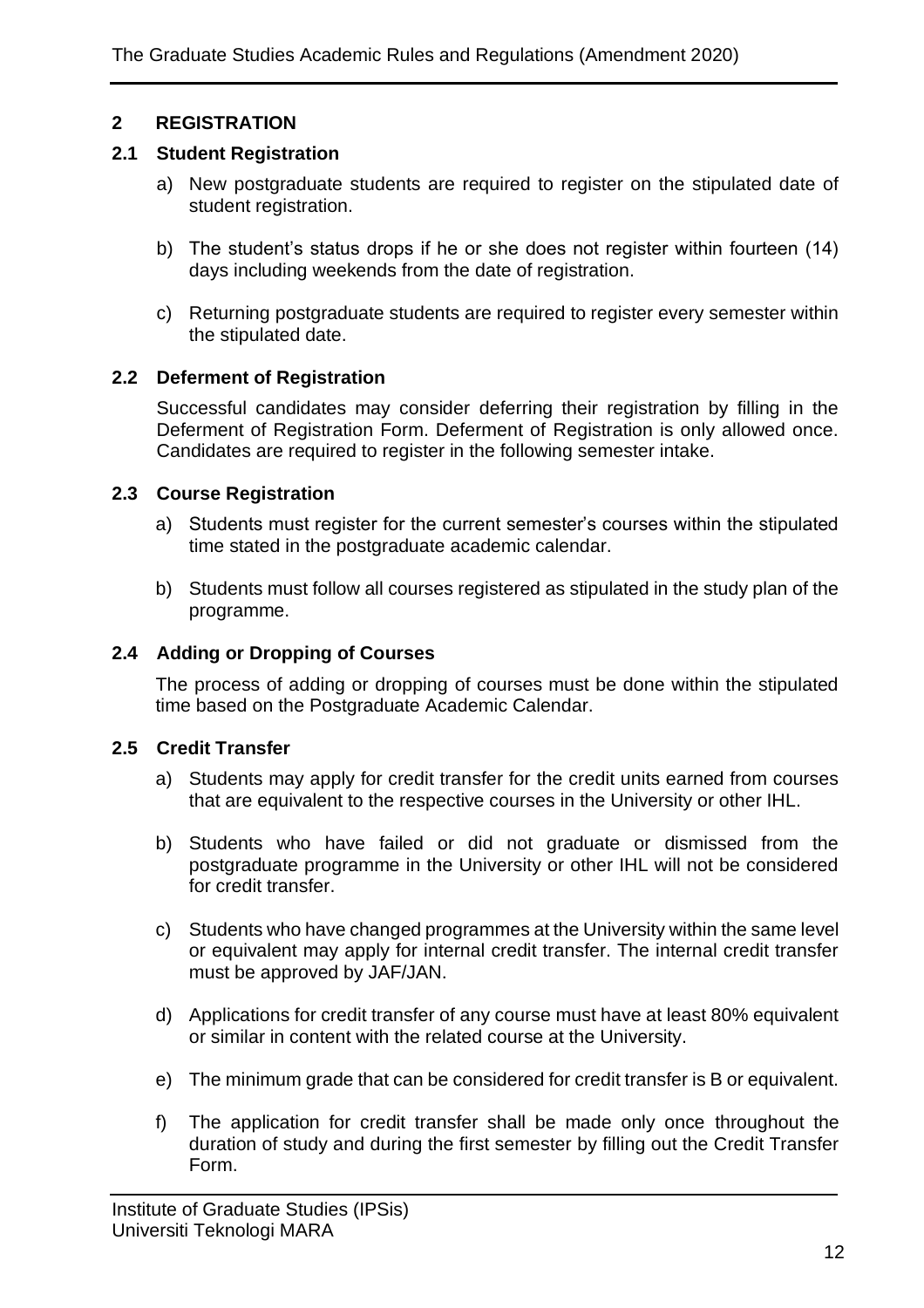g) The credit transfer application form shall be forwarded to the postgraduate office of respective Faculty / Academic Centre / UiTM Branch Campus within fourteen (14) days of the official registration date. The maximum credit transfer shall not be more than 30% of the total credit hours of the programme.

## <span id="page-18-0"></span>**2.6 Withdrawal from Studies**

- a) Students can withdraw from their studies by submitting the Withdrawal Form and returning the student card to the postgraduate office of the respective Faculty / Academic Centre / UiTM Branch Campus.
- b) First semester students who have registered but withdrew within thirty (30) working days after registration are eligible for 80% refund of tuition fees. There will be no refund if the application for withdrawal is done after 30 working days.
- c) Second and subsequent semester students applying to withdraw from studies are not eligible for a fee refund.

## <span id="page-18-1"></span>**3 FEES**

## <span id="page-18-2"></span>**3.1 Types of fees**

Registered students are required to pay the following fees:

- a) Tuition Fees Fees to be paid within stipulated time according to the Academic Calendar.
- b) Fees for Repeating Course Fees to be paid for each repeating course.
- c) Fees for Adding or Dropping Course Fees to be paid by students who intend to add or drop a course after the stipulated time according to the Academic Calendar.
- d) Fees for Application to Change Programme / Campus / Mode of study Fees to be paid by students who apply to change a programme / campus / mode of study.
- e) Fees for Application of Special Leave and Deferment of semester Fees to be paid by students who apply for special leave and deferment of the semester.
- f) Fees for Remarking of Answer Scripts / Final Examination / Final Assessment Fees to be paid by students who apply for the remarking of their answer scripts / Final Examination / Final Assessment.
- g) Fees for Continuation of Study Fees to be paid by students who appeal to continue their study after being dismissed.
- h) Fees for Extension Duration of Study Fees to be paid by students who appeal to extend the duration of their study.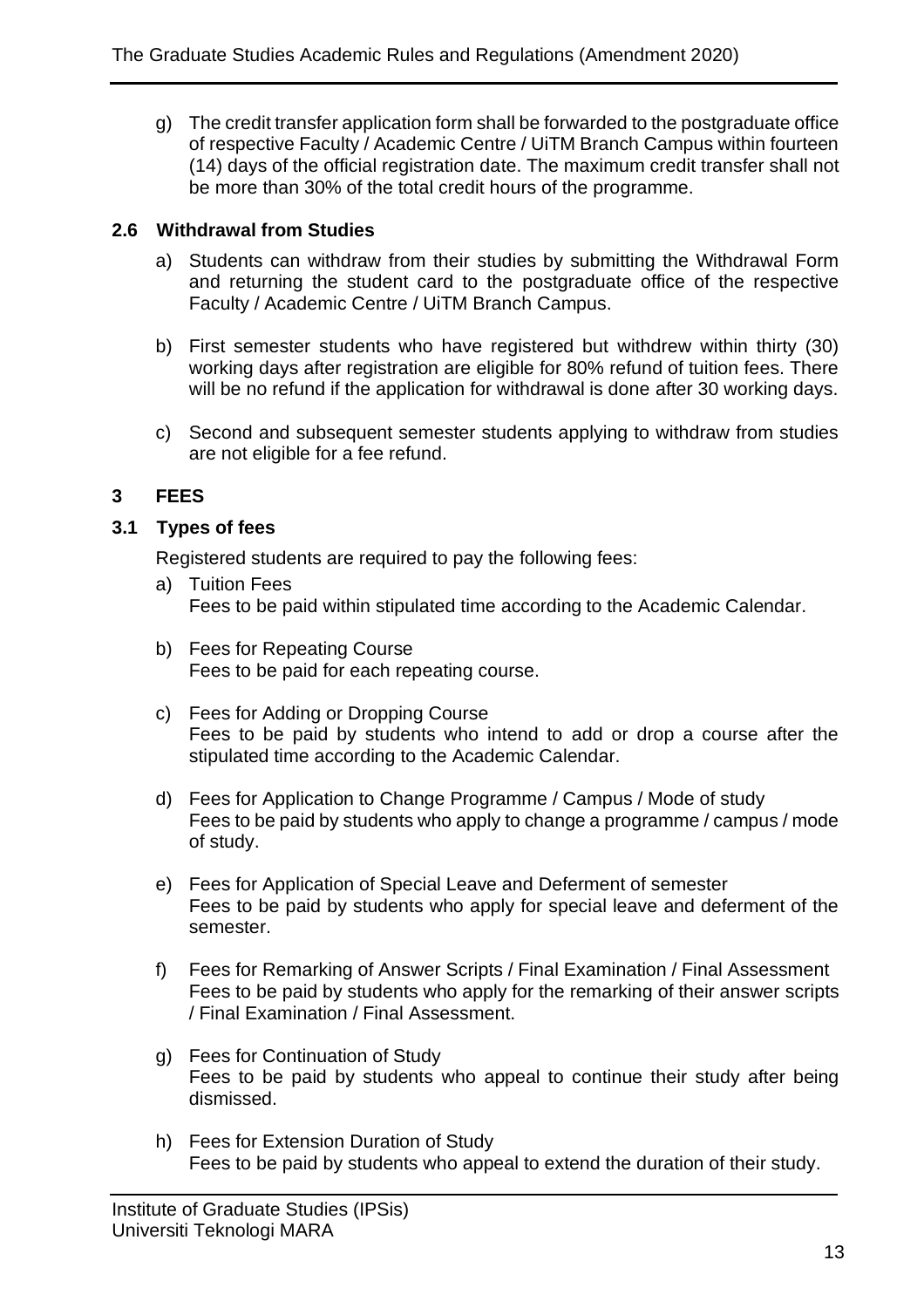### <span id="page-19-0"></span>**3.2 Remittance of Fees**

- a) All required fees must be paid within the stipulated time according to the Academic Calendar. Failure to do so will result in the revocation of student status.
- b) Students who fail to complete the payment of the required fees will not be allowed to:
	- i. Attend any classes.
	- ii. Participate in any university activities.
	- iii. Use any university facilities.
	- iv. Sit for examinations.
	- v. Obtain the examination result
	- vi. Renew Visa (For international student)

#### <span id="page-19-1"></span>**3.3 Fees Rate**

University has the prerogative to amend the fee rate.

## <span id="page-19-2"></span>**4 POSTGRADUATE STUDENT STATUS**

#### <span id="page-19-3"></span>**4.1 Retaining Student's Status**

A student's status is retained if the student registration and course registration are completed and tuition fees are duly paid.

#### <span id="page-19-4"></span>**4.2 Revocation of Student's Status**

Students will lose their status if they fail to fulfil any requirements on student registration, course registration, or fees payment as stipulated in 3.1.

## <span id="page-19-5"></span>**5 ACADEMIC APPLICATION**

#### <span id="page-19-6"></span>**5.1 Special Leave Due to Own Health Issue (CK)**

Registered students may apply for Special Leave of the semester due to healthrelated reasons.

Details of CK application are as follows:

- a) Applications are made by students for reasons of own health problems.
- b) Applications can be made for a maximum of two (2) times throughout the duration of the study. Each application is valid for one semester only.
- c) Application are made online via student portal and approves at JKAPS.
- d) Students who are on special leave and have paid the fees for the current semester are allowed to carry forward the fees to the following semester.
- e) For students who have paid the registration fees and are later given the special leave approval for two or more consecutive semesters, the fees will be forfeited.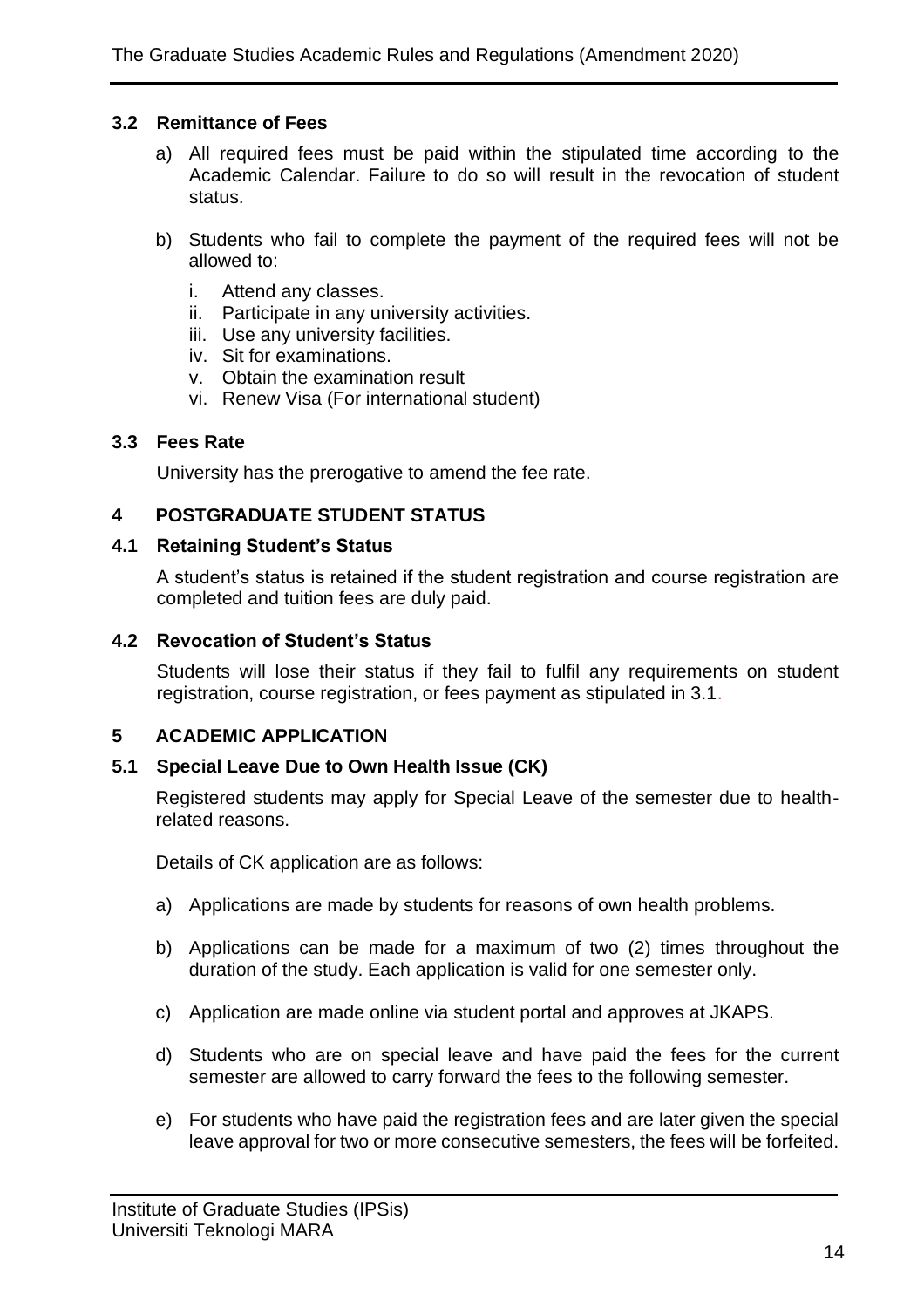- f) Students with approved CK have to retain their postgraduate student status by paying the processing fee.
- g) Students on CK are not allowed to use any facilities and services provided by the University and participate in any University activities for each semester in which the Special Leave has been approved.
- h) CK is not deemed part of the duration of studies in the University.

## <span id="page-20-0"></span>**5.2 Deferment of Semester (TG)**

Registered students may apply for deferment of the semester due to unforeseen circumstances other than health-related reasons.

Details of TG application are as follows:

- a) Applications are made by students for reasons other than own health problems.
- b) Applications are made by filling in the TG form which can be downloaded from the IPSis website.
- c) Applications can be made for a maximum of two (2) times throughout the duration of the study.
- d) Approval by JKAPs for application within the duration of study.
- e) Approval by JKIPA for applications beyond the duration of study.
- f) A TG student are not allowed to use any facilities and services provided by the University and participate in any University activities for semester in which the TG has been approved.
- g) TG status is not deemed part of the duration of studies in the University.

## <span id="page-20-1"></span>**5.3 Mode of Study**

- a) The University offers full-time, part-time and flexible modes of study. Application to change the mode of study can be made by submitting the relevant form to the postgraduate office of the respective Faculty / Academic Centre / UiTM Branch Campus.
- b) Application to change the mode of study can only be made twice (2) throughout the duration of the study.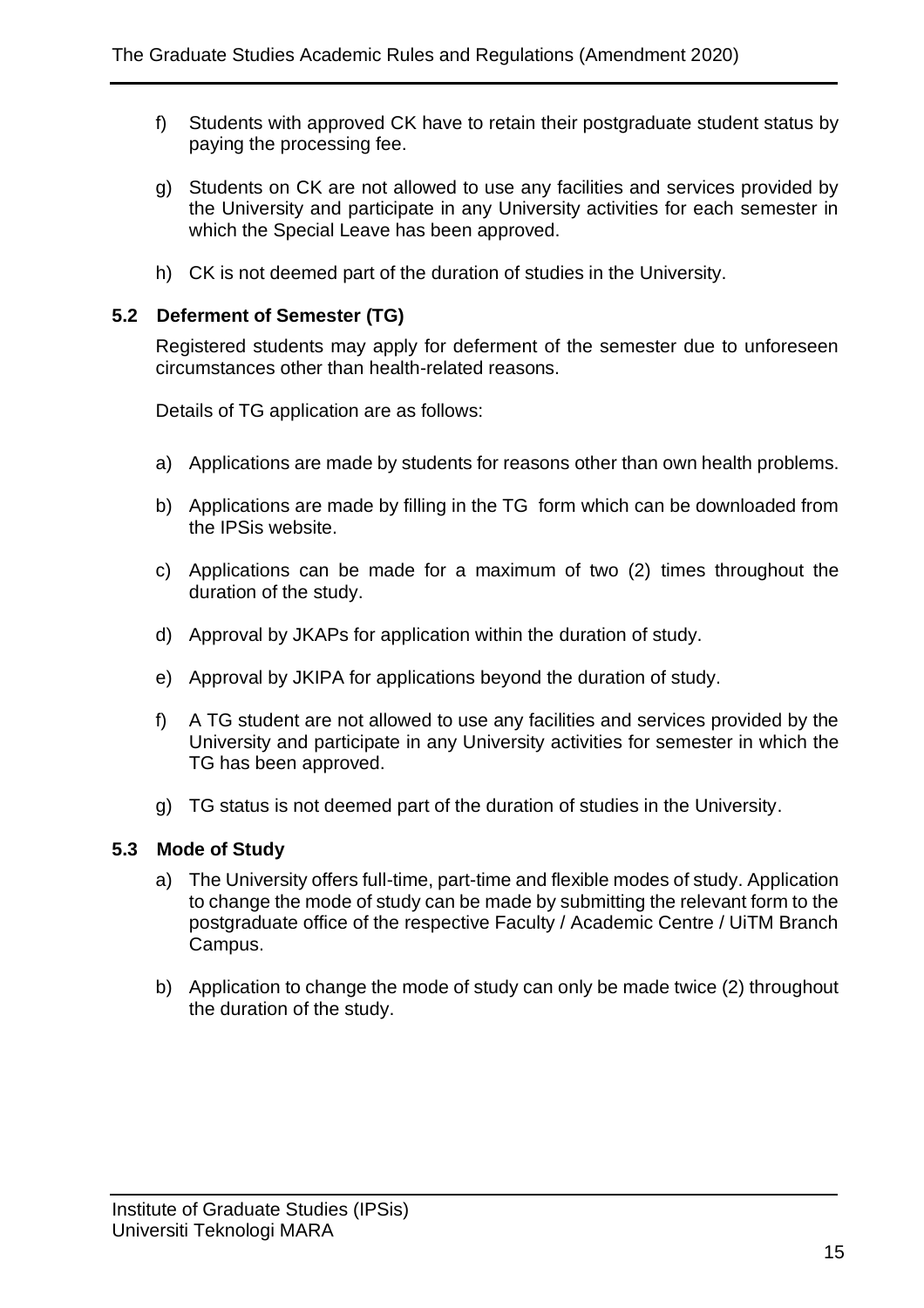## <span id="page-21-0"></span>**5.4 Change of Programme / Campus**

- a) Students can only apply for the change of programme/campus once throughout the duration of the programme.
- b) Students must apply to the respective Faculty / Academic Centre / UiTM Branch Campus.

#### <span id="page-21-1"></span>**6 PROGRAMME STRUCTURE**

The programme structure may comprise core and elective courses, courses with pass and fail grades and audit courses.

#### <span id="page-21-2"></span>**6.1 Duration of Study**

As stipulated by the respective programme structure.

#### <span id="page-21-3"></span>**6.2 Student Attendance**

- a) It is compulsory for students to attend lectures, supervision sessions as well as other learning activities such as seminars, workshops, tutorials, laboratory or studio work, site visits and as required by the respective programmes.
- b) Students who fail to achieve 80% of the attendance without written permission from the Faculty / Academic Centre / UiTM Branch Campus, are not allowed to sit for the final assessment and will be given a ZZ status.

#### <span id="page-21-4"></span>**6.3 Types of Courses**

6.3.1 Core Courses

Compulsory courses that must be taken by students for a particular programme based on the programme structure.

6.3.2 Elective Courses

Non-core courses that must be taken by students for a particular programme based on the programme structure.

#### 6.3.3 Audit Course

- a) A course taken to enrich knowledge with the approval of the Head of Centre for Postgraduate Studies.
- b) Audit course(s) must be registered in order to be recorded in the Assessment Result Slip and Student's Transcript.
- c) Audit (UD) status will be given to the student who stipulated requirement of the course, an ES status will be given.
- 6.3.4 Courses Without Grades
	- a) Courses that must be taken by students for a particular programme based on the programme structure.
	- b) Students will be given either a 'Pass' or 'Fail' grade.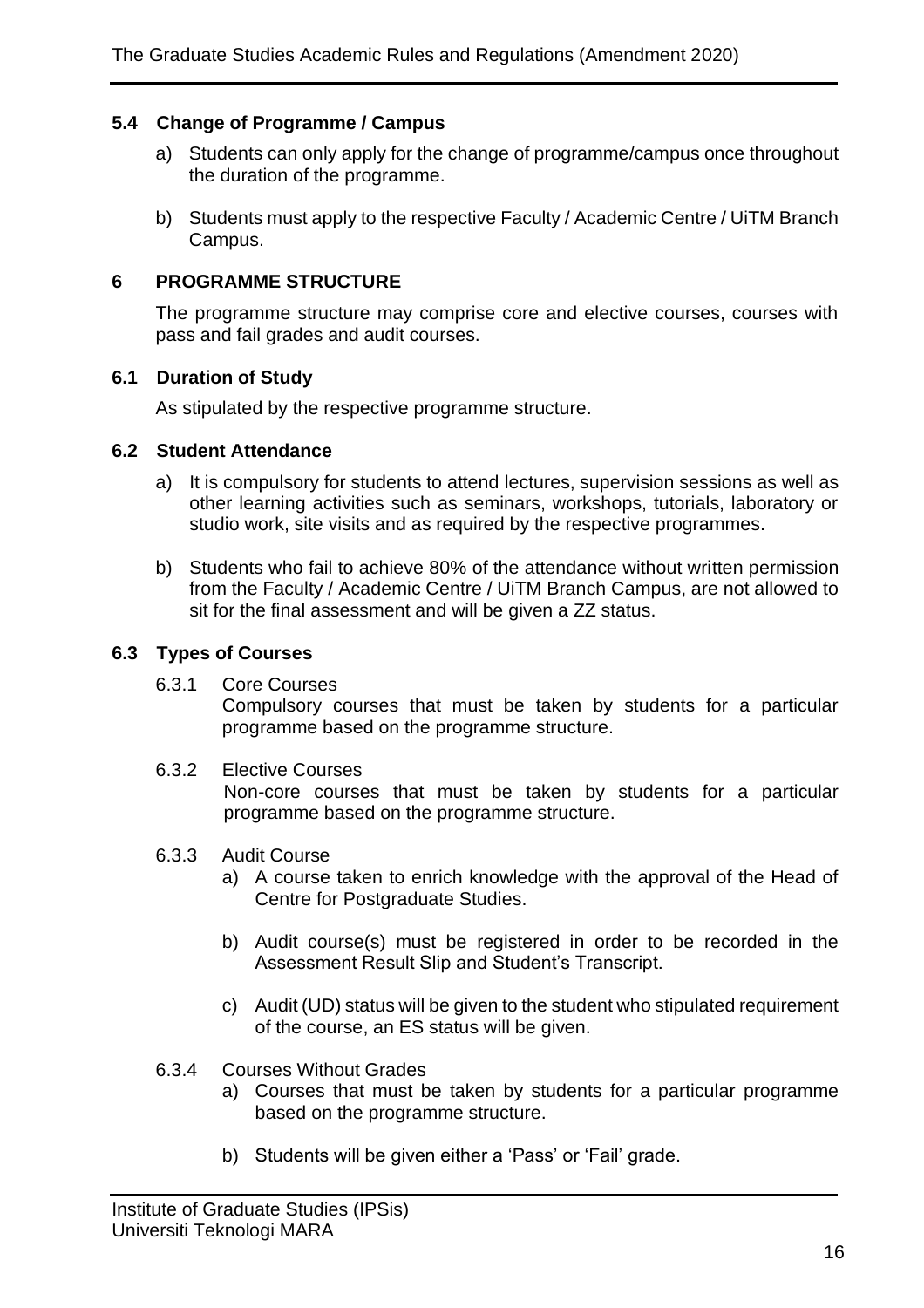## <span id="page-22-0"></span>**7 DISSERTATIONS / PROJECT PAPER**

#### <span id="page-22-1"></span>**7.1 Guidelines for Writing Dissertations / Project Paper**

- a) Students cannot propose a similar dissertation/project paper title and content that has been previously submitted to the University or other IHL.
- b) Students are encouraged to publish or present their research findings while undergoing the programme. The status of the writer as a postgraduate student of UiTM must be stated and the University is duly acknowledged and credited.

#### <span id="page-22-2"></span>**7.2 Number of words**

- a) The number of words for dissertations/project papers not exceeding 30,000 words excluding footnotes, quotations, appendices, tables and diagrams or as required by the programme.
- b) All dissertations/project papers must be in English or as stipulated by the respective Programme Standard.
- c) Guidelines for the format and writing of the dissertations/project papers can be found in the Guidelines on dissertation/project paper for Postgraduate Programme.
- d) All dissertations/project papers are subjected to the University's copyright.

## <span id="page-22-3"></span>**8 ASSESSMENTS**

#### <span id="page-22-4"></span>**8.1 Type of Assessments**

Students are assessed according to the needs of the programme and approved by the University. Type of assessments are as follows:

- a) Continuous assessments.
- b) Final Assessment / Examination.

Course(s) assessed must be registered course(s) of the current semester. All assessments or examination results are subjected to JKIPA's endorsement.

## <span id="page-22-5"></span>**8.2 Eligibility to Sit for Final Examinations**

Students must acquire the examination slip in order to sit for the examination. Students who failed to do so will not be allowed to sit for the examination.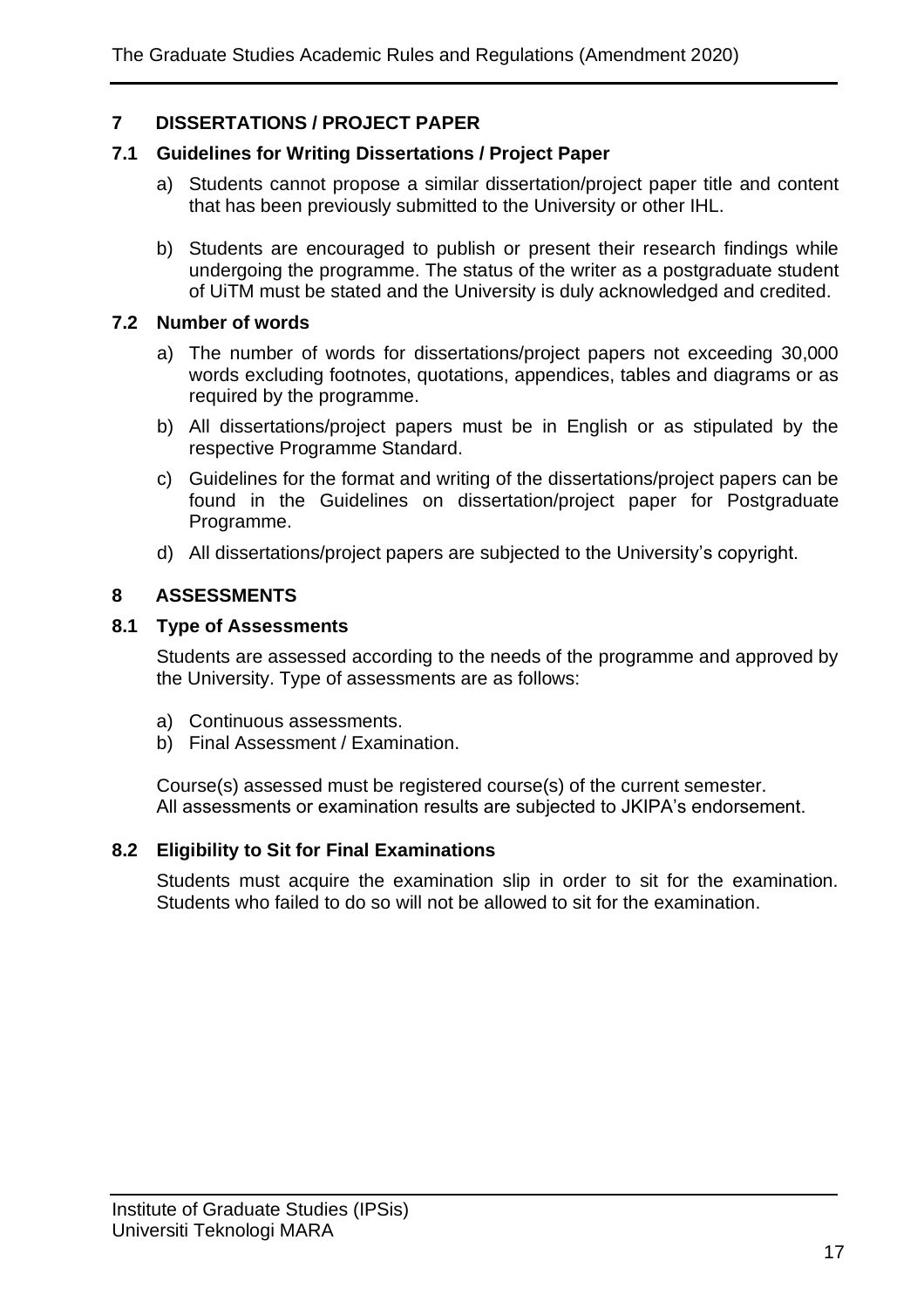## <span id="page-23-0"></span>**8.3 Exemption of Final Assessment / Examination**

- a) A written application for an exemption from taking a final assessment/examination for a certain course should be submitted together with relevant original documents such as medical certificate/testimony issued by the University Health Centre / government clinics / hospital and the medical panels of respective employers within three (3) days after the assessment of the said course are held.
- b) The status will be given as follows:
- i. XX Absent from final assessment / final examination with permission if the application is approved.
- ii. YY If the application is not approved.

## <span id="page-23-1"></span>**8.4 Remarking on Final Assessment / Examination**

The University reserves the right to administer a repeat examination if it deems necessary.

## <span id="page-23-2"></span>**8.5 Calculations of GPA and CGPA**

8.5.1 Grade Point Average (GPA) Grade Point Average is the achievement value of a student in a particular semester and calculated as follows:

 $GPA =$ Total registered credit values in particular semester Total credit units accumulated in particular semesters

8.5.2 Cumulative Grade Point Average (CGPA) The cumulative grade point average is the average grade value obtained by a student in all examinations taken and calculated as follows:

> $CGPA =$ Total credit values achieved for all semester Total credit units accumulated for all semester

8.5.3 Cumulative Grade Point Average (CGPA) for graduating student The formula used to calculate the Cumulative Grade Point Average (CGPA) is as follows:

 $CGPA =$ Total credit values achieved (for passed courses only)  $\,$  $Total\ credit$  units accumulated (for passed courses only)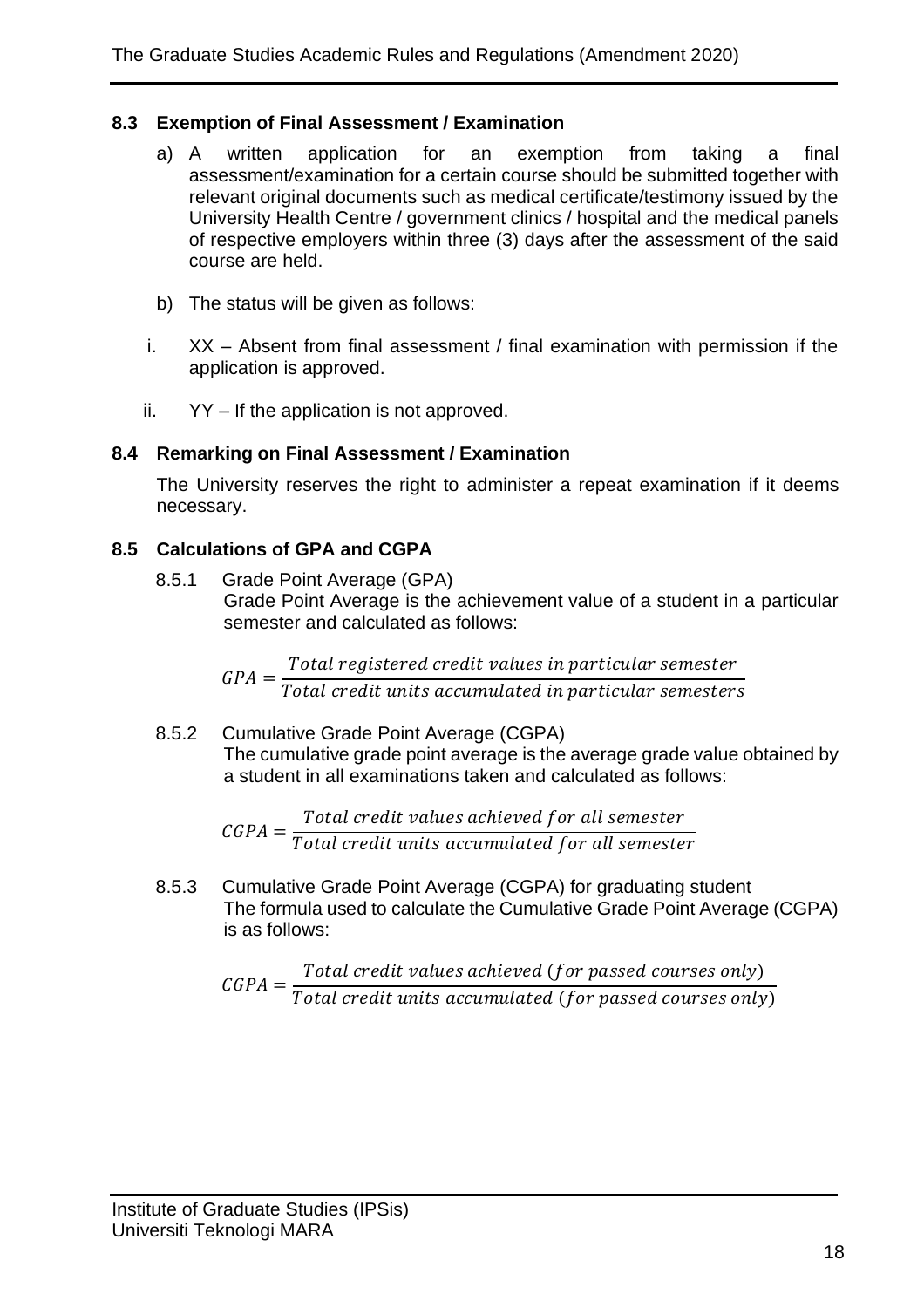## <span id="page-24-0"></span>**8.6 Examination Result**

#### 8.6.1 Grades

The table below shows the assessment / examination grades for all courses.

| <b>GRADE</b> | <b>MARKS</b> | <b>NOTES</b>          | <b>GRADE VALUE</b> |
|--------------|--------------|-----------------------|--------------------|
| A+           | 90-100       | Pass with distinction |                    |
| A            | 80-89        |                       | 4                  |
| $A -$        | 75-79        | Pass with credit      | 3.67               |
| B+           | 70-74        |                       | 3.33               |
| В            | 65-69        | Satisfactory pass     | 3                  |
| B-           | 60-64        |                       | 2.67               |
| $C+$         | 55-59        |                       | 2.33               |
| C            | 50-54        |                       | $\overline{2}$     |
| $C -$        | 47-49        |                       | 1.67               |
| D+           | 44-46        | Fail                  | 1.33               |
| D            | 40-43        |                       |                    |
| Е            | 30-39        |                       | 0.67               |
| F            | $0 - 29$     |                       |                    |

## 8.6.2 Course Status

a. The result for each course is given according to the following status:

| <b>STATUS</b> | <b>DESCRIPTION</b>                                      |
|---------------|---------------------------------------------------------|
| ES            | Does not fulfil the stipulated requirement of an audit  |
|               | course                                                  |
| GA            | <b>Failed course</b>                                    |
| LU            | Pass                                                    |
| <b>PK</b>     | Credit transfer                                         |
| TL            | Incomplete                                              |
| UD            | Audit                                                   |
| XX            | Absent from the final assessment / final examination    |
|               | with permission                                         |
|               | Absent from the final assessment / final examination or |
| YY            | did not complete course work or project without         |
|               | permission                                              |
| ZZ            | Barred from taking the final assessment / final         |
|               | examination                                             |
| FD            | <b>Disciplinary Action</b>                              |

Note: For YY and ZZ status, a grade value of 0.00 will be given.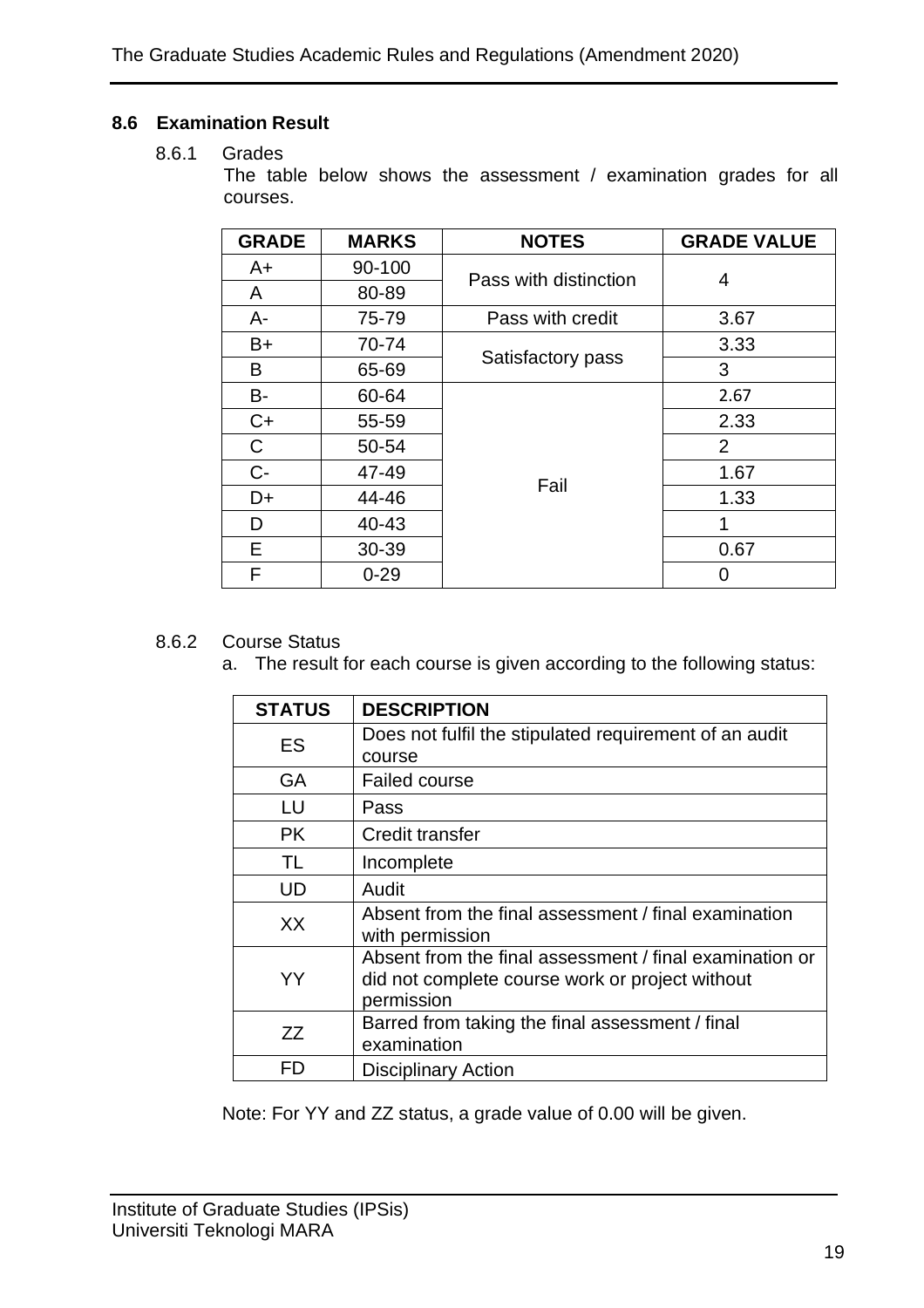b. Operational definition for each course status is given as follows:

#### ES Status

ES status will be given to students who do not fulfil the stipulated requirement of the course. Students who obtained an ES status do not need to repeat the course.

#### GA Status

GA status will be given to the student students who failed the course. A student Students who obtained a GA status will need to repeat the course.

#### LU Status

LU status will be given to the student students who pass the course(s) registered for the current semester.

#### PK Status

PK status will be shown in the student's study plan after the application is approved for a credit transfer by JKAPS.

#### Incomplete (TL) Status

TL status is allowed throughout the duration of the study. TL status will be given to incomplete dissertation/project paper within the current semester.

#### UD Status

Audit (UD) status will be given to the Audit Course taken by students. UD status does not contribute to the accumulation of credit units.

#### XX Status

The XX status is given to a student students who is are absent from final assessments/examinations with permission. XX status will not affect the accumulative of credit units.

#### YY Status

The YY status is given to a student students who is are absent from final assessments/examinations or did not complete any course work or project without permission. The YY status will affect the accumulative of credit units.

#### ZZ Status

The ZZ status will be given to a student students who fail to achieve 80% of the attendance without written permission from the Faculty / Academic Centre / UiTM Branch Campus. The student will be barred from taking the final assessment / final examination.

#### FD Status

Students who are found guilty of an offence by the University Disciplinary Board will be given an FD status.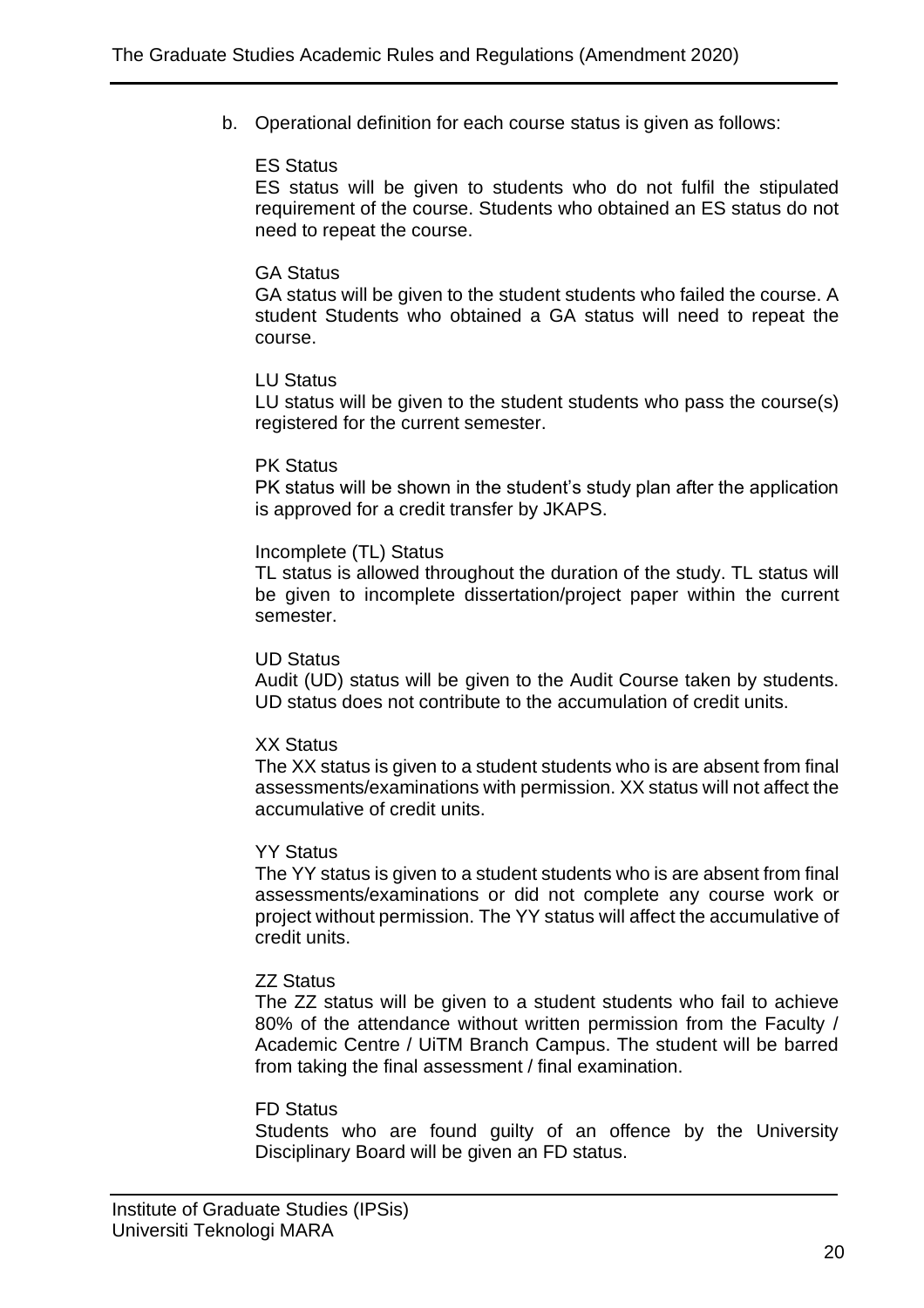8.6.3 Examination Status Based on the GPA and CGPA, a student will be given the following examination status:

| <b>EXAM STATUS</b> | <b>DESCRIPTION</b>                |
|--------------------|-----------------------------------|
| LU                 | Pass                              |
| TM                 | Complete                          |
| P                  | Probation (Unsatisfactory)        |
| נו                 | <b>Dismissal</b>                  |
| APF                | <b>Faculty Postgraduate Award</b> |
| <b>ASC</b>         | <b>Excellence Master Award</b>    |
| TS                 | Complete with APF                 |

#### 8.6.4 Status of Probation

Probation (P) status is given to students with unsatisfactory performance.

| Probation 1 (P1) | Students with a CGPA of above 2.67 and below<br>3.00 for the semester.                                              |
|------------------|---------------------------------------------------------------------------------------------------------------------|
| Probation 2 (P2) | Students with a CGPA of above 2.67 and below<br>3.00 for the semester with a P1 status in the<br>previous semester. |

#### <span id="page-26-0"></span>**8.7 Repeat Courses**

- a) Students who failed a core course must repeat the course for a maximum of three (3) times.
- b) Students who failed an elective course may take the same or any equivalent course according to the study plan.

#### <span id="page-26-1"></span>**8.8 Official Academic Transcript**

- a) An official academic transcript will be issued by the Student Records and Convocation Department after the examination result has been endorsed by the Senate.
- b) Any academic transcript will not be issued to a student who has been dismissed from the University.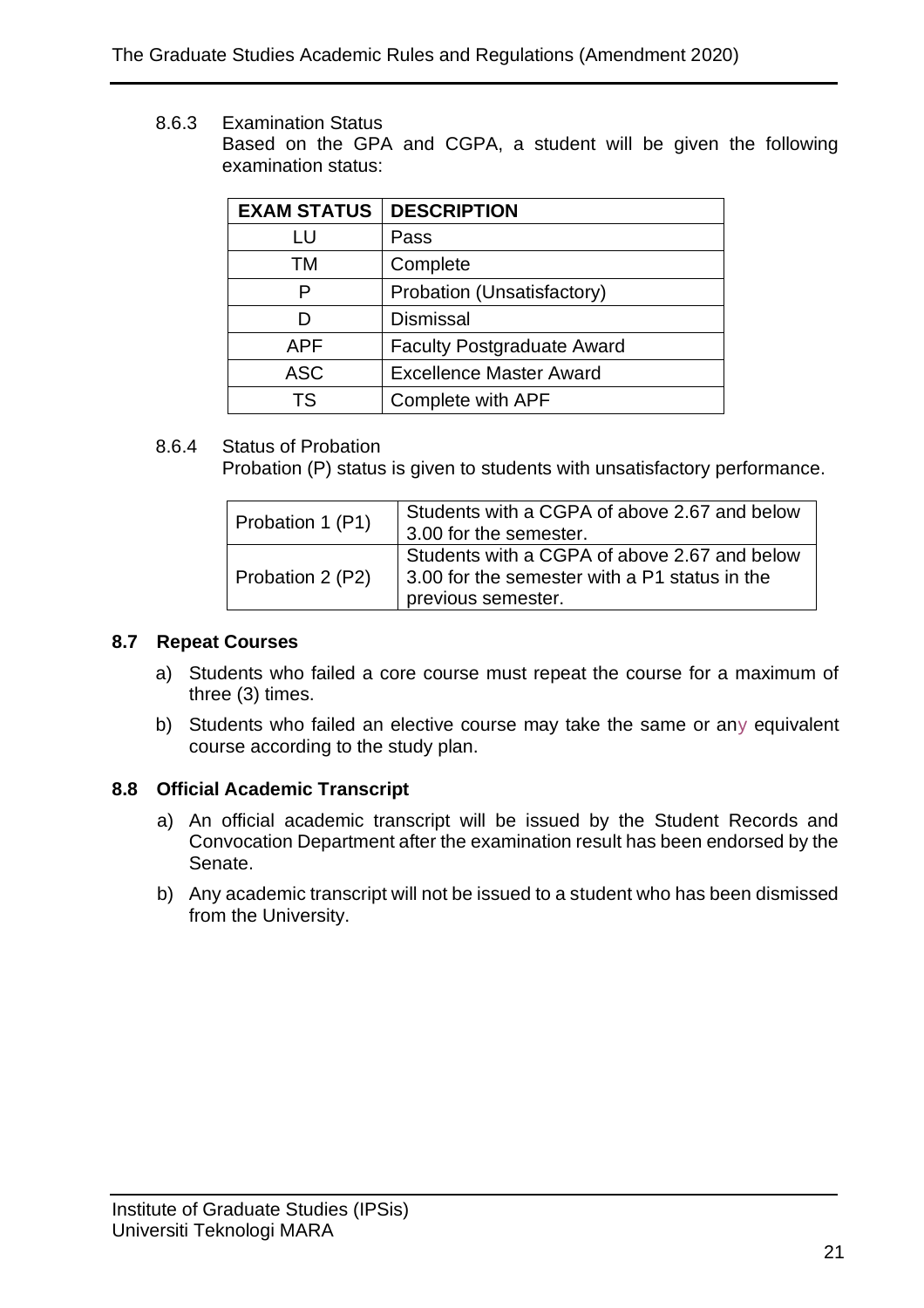## <span id="page-27-0"></span>**9 AWARD**

## <span id="page-27-1"></span>**9.1 Excellence Award**

- 9.1.1 Faculty Postgraduate Award (APF) Criteria of APF candidate are as follows:
	- i. Achieved a Grade Point Average (GPA) of 3.75 and above for a particular semester based on the total number of credit units mentioned in the programme structure;
	- ii. Never been indicted with any disciplinary action.
- 9.1.2 Excellence Master Award (ASC) Criteria of ASC candidate are as follows:
	- i. Completed within the minimum duration of the study;
	- i. Recipient of an APF in every semester;
	- ii. Has not repeated any course;
	- iii. Has not received "TL" status;
	- iv. Has not obtained Special Leave within the duration of studies;
	- v. Has not been indicted with any disciplinary actions.
- 9.1.3 Completed with certificate (TS)
	- i. Completed within the minimum duration of the study.
	- ii. Obtained APF in final semester.

## <span id="page-27-2"></span>**10 ACADEMIC CONFERMENT**

Students will be conferred a Master's Degree upon:

- i. Achieving a minimum CGPA of 3.00;
- ii. Achieving a minimum grade of B in all courses stated in the programme structure;
- iii. Meet all University requirements and regulations; and
- iv. Approved by the Senate.

## <span id="page-27-3"></span>**11 DISCIPLINARY ACTION**

- a) Students who are found guilty under the Regulations on Educational Institutions (Students' Discipline) 1976, will be penalised based on the decision of the University Disciplinary Board.
- b) If found guilty of an offence by the University Disciplinary Board, students will be given an F grade or fail, with an FD status by the Senate.
- c) Students who have been proven to commit plagiarism in their academic / assignment will be given an F grade or fail, with an FD status by the Senate.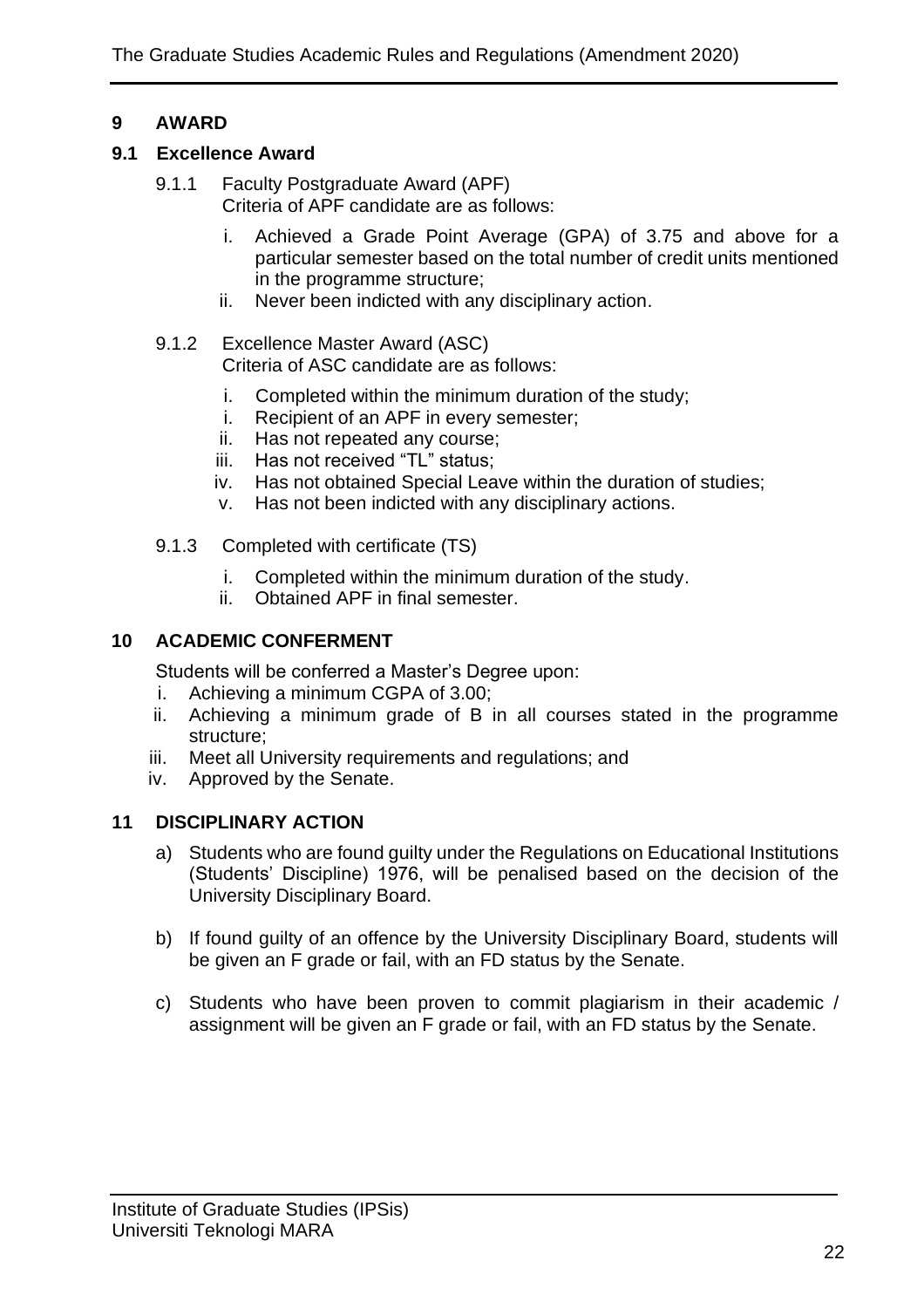## <span id="page-28-0"></span>**12 STATUS OF DISMISSED**

Status of Dismissed (D) is given to students with extremely unsatisfactory performance and are divided into the followings:

| <b>STATUS</b>  | <b>DESCRIPTION</b>                                                                                                                            |  |
|----------------|-----------------------------------------------------------------------------------------------------------------------------------------------|--|
| D1             | Obtained a CGPA of less than 2.67 for any semester                                                                                            |  |
| D <sub>3</sub> | Obtained a CGPA of less than 3.00 with a Probation 2 (P2) status                                                                              |  |
| D <sub>4</sub> | Failed a course for the third time                                                                                                            |  |
| D <sub>5</sub> | Have maximized the period of duration of study in accordance with<br>the Postgraduate academic regulations                                    |  |
| D <sub>6</sub> | Passed all courses required by the programme and fulfilled all the<br>requirements of the programme BUT acquired a CGPA of less than<br>3.00. |  |
| D7             | Was absent for the assessment of all registered courses for the<br>semester without the approval of the University.                           |  |
| DG             | Suspended due to disciplinary action                                                                                                          |  |
| DS             | Temporarily suspended due to disciplinary action                                                                                              |  |

## <span id="page-28-1"></span>**13 APPEAL**

## <span id="page-28-2"></span>**13.1 Appeal for Remarking of Final Assessment / Examination**

- a) Students who are dissatisfied with the final assessment/examination results may appeal for remarking.
- b) A complete appeal form must be submitted to the respective Faculty / Academic Centre / UiTM Branch Campus within fourteen (14) days after the official announcement of the results by the University.

## <span id="page-28-3"></span>**13.2 Appeal for Continuation or Extension of Study**

- a) Students who are dismissed may appeal to the respective Faculty / Academic Centre / UiTM Branch Campus within fourteen (14) days after the official announcement of the results by the University.
- b) A complete appeal form must be submitted to the respective Faculty / Academic Centre / UiTM Branch Campus.
- c) The result of the appeal is under the consideration of the Faculty Academic Board.
- d) A student is permitted to appeal once throughout the duration of the study.
- e) X1 status will be given to the approved application.
- f) The decisions on the appeal cases will be announced within the duration of fourteen (14) working days after the appeal period ends. Decisions are endorsed by the JKIPA and are final.
- g) The eligibility of appeal is shown below.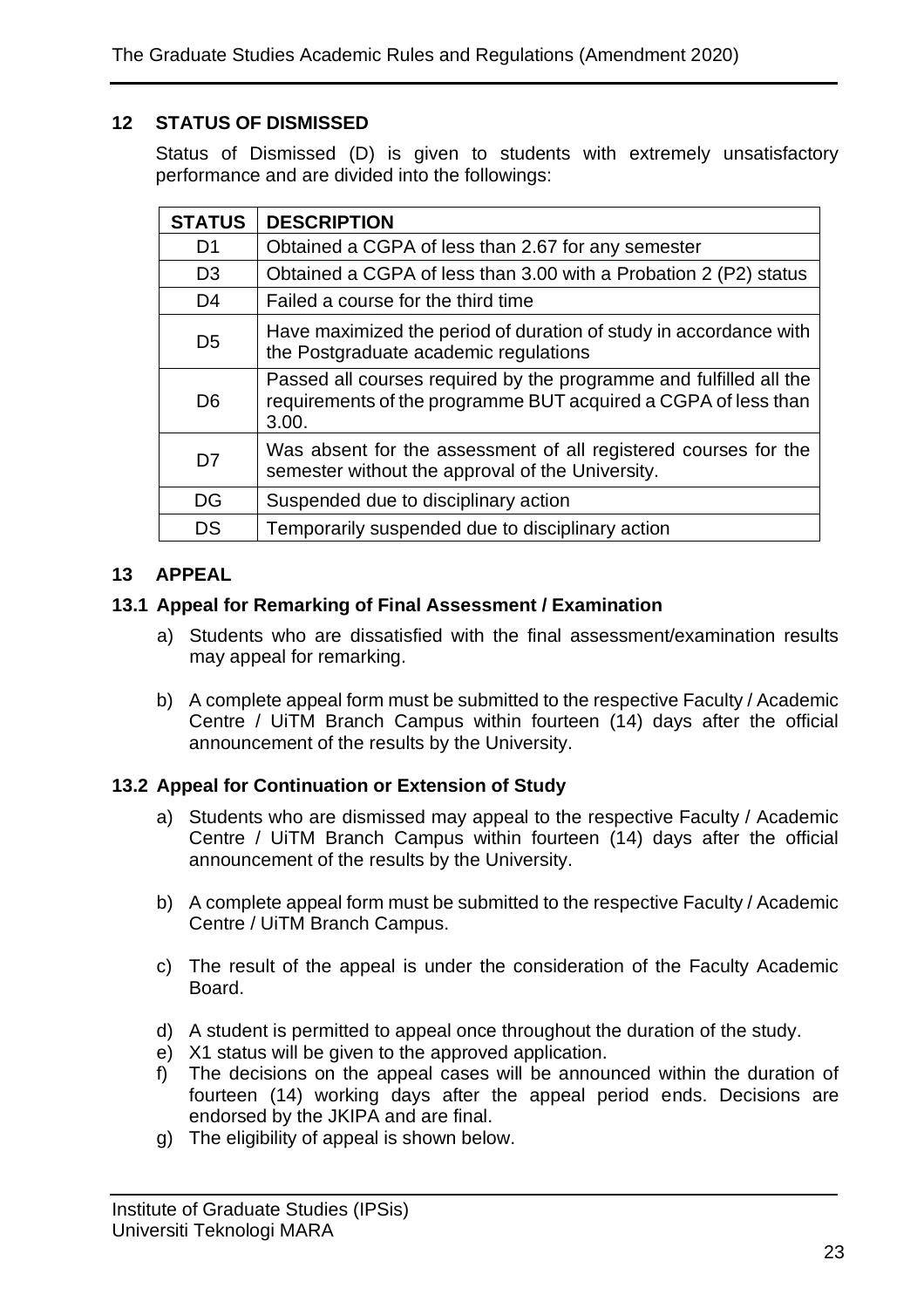| <b>STATUS</b>  | <b>DETAILS</b>                                                                                                                                                 | APPEAL FOR EXTENSION OF<br><b>STUDY</b>                                                                                                                                     |
|----------------|----------------------------------------------------------------------------------------------------------------------------------------------------------------|-----------------------------------------------------------------------------------------------------------------------------------------------------------------------------|
| D <sub>1</sub> | Obtained a CGPA of less<br>than 2.67 for any<br>semester; or                                                                                                   | Is not eligible to be considered                                                                                                                                            |
| D <sub>3</sub> | Obtained a CGPA of less<br>than 3.00 with a Probation<br>2 (P2) status; or                                                                                     | Is eligible to be considered if the<br>CGPA is 2.98 and above, on<br>condition that there are still<br>elective course(s) available to be<br>taken in the program structure |
| D <sub>4</sub> | Failed in a course for the<br>third time, or                                                                                                                   | Is eligible to be considered if the<br>CGPA is 3.00 and above,                                                                                                              |
| D <sub>5</sub> | Have maximize the period<br>of duration of study in<br>accordance with the<br>program structure                                                                | Is eligible to be considered if the<br>CGPA is 3.00 and above,                                                                                                              |
| D <sub>6</sub> | Passed all courses<br>required by a programme<br>and fulfilled all the<br>requirements of the<br>programme BUT has<br>acquired a CGPA of less<br>than 3.00; or | Is eligible to be considered if the<br>CGPA is 2.98 and above, on<br>condition that there are still<br>elective course(s) available to be<br>taken in the program structure |
| D <sub>7</sub> | Was absent for the<br>assessment of all<br>registered courses for the<br>semester without the<br>approval of the University.                                   | Is not eligible to be considered                                                                                                                                            |

## <span id="page-29-0"></span>**14 OTHERS**

- a) The Senate has the right to take appropriate actions if a student is found giving any false information.
- b) The University is entitled to amend the Academic Regulations with the consent of the Senate.
- c) Any information not stated in this academic regulations handbook is the sole prerogative of the University.